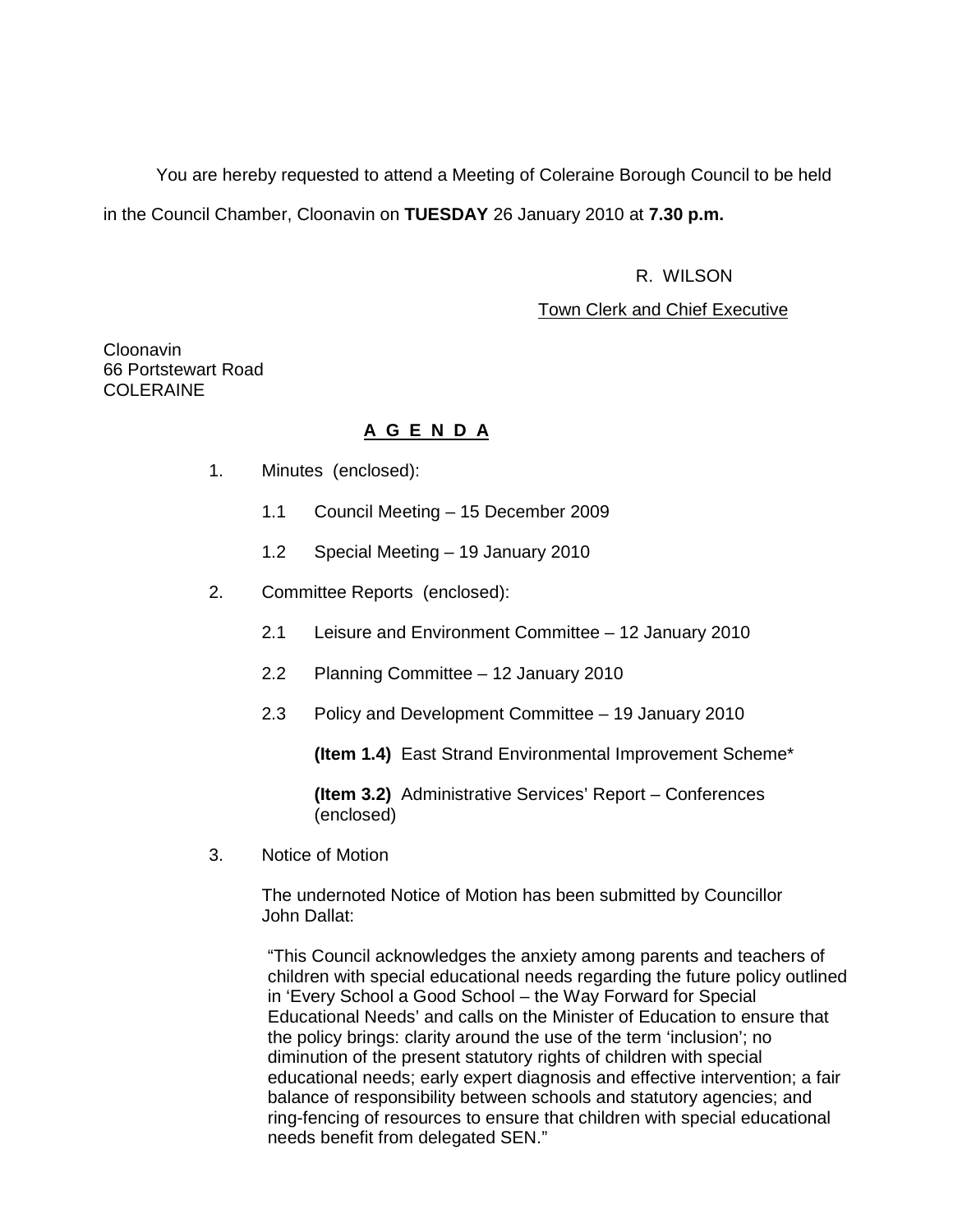- 4. Correspondence, including inter alia:
	- (a) Ballymena Borough Council Notice of Motion regarding Autism Bill (copy letter dated 6 January 2010 from Mrs A Donaghy, Town Clerk & Chief Executive enclosed). **Request for Council support.**
	- (b) Strabane District Council Notice of Motion regarding EU Regulations on Spreading Slurry (copy letter dated 10 December 2009 from Mr Kieran McGuire, Chairman of Council enclosed). **Request for Council support.**
	- (c) Derry City Council Review of Winter Gritting Programme (copy letter dated 15 January 2010 from Damien J McMahon LLB, City Secretary & Solicitor enclosed). **Request for Council support.**
	- (d) NILGA Draft Response to the DRDNI Consultation on Public Transport Reform (copy email from NILGA enclosed). **Decision required regarding Council's comments on Draft Response.**
	- (e) The Royal Air Forces Association Re-union Parade and Church Service (copy letter dated 14 December 2009 from John Davies, MBE, Regional Manager/Area Welfare Officer enclosed). **Decision required regarding Council's attendance.**
	- (f) Department of Enterprise, Trade & Investment Consultation on Draft Offshore Renewable Energy Proposals – Seminar on Thursday 4 February 2010 from 9.30 am to 2.00 pm in the Park Avenue Hotel, Holywood Road, Belfast. **Decision required regarding Council's attendance.**
	- (g) Meeting with Minister Poots Planning issues. **Agree date and delegation.**
	- (h) Reports available in Members' Library (List enclosed)
- 5. Consultation List (enclosed)
- 6. Documents for Sealing

# **Enclosed for Information:**

- i) OFMDFM Thirteenth Annual Report on Public Appointments
- ii) NILGA Information
- iii) Planning Information
- iv) NDACT News Issue 7, Winter 2009
- v) NI Bureau Newslink, Autumn Issue 2009
- vi) Roads Service Magazine 'On the Move', Autumn 2009, Issue No. 10

# **\* Recommended for consideration "In Committee"**

To: Each Member of Council 22 January 2010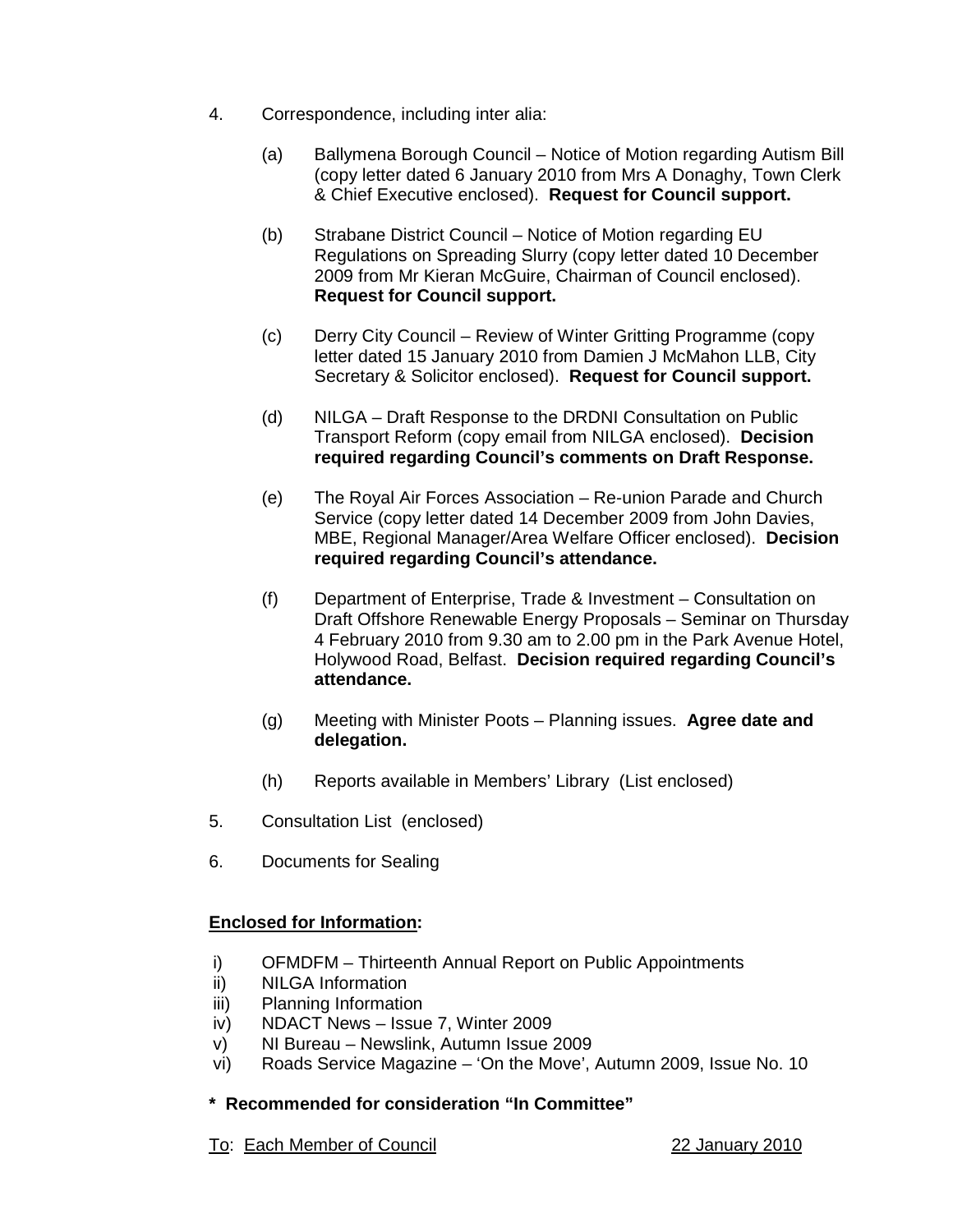| <b>Present:</b>                   | The Mayor, Councillor S. Gilkinson, in the Chair                                                                                                                                                                                                                                                                                                                                                                                                                                                                |                                                                                                                                      |
|-----------------------------------|-----------------------------------------------------------------------------------------------------------------------------------------------------------------------------------------------------------------------------------------------------------------------------------------------------------------------------------------------------------------------------------------------------------------------------------------------------------------------------------------------------------------|--------------------------------------------------------------------------------------------------------------------------------------|
|                                   | The Deputy Mayor, Councillor W. A. King                                                                                                                                                                                                                                                                                                                                                                                                                                                                         |                                                                                                                                      |
|                                   | <b>Aldermen</b>                                                                                                                                                                                                                                                                                                                                                                                                                                                                                                 |                                                                                                                                      |
|                                   | E. T. Black (Mrs.)<br>W. T. Creelman                                                                                                                                                                                                                                                                                                                                                                                                                                                                            | D. McClarty<br>(Items $1.0 - 8.3$ )<br>W. J. McClure                                                                                 |
|                                   | <b>Councillors</b>                                                                                                                                                                                                                                                                                                                                                                                                                                                                                              |                                                                                                                                      |
|                                   | C. S. Alexander (Ms.)<br>D. D. Barbour<br>J. M. Bradley<br>O. M. Church (Mrs.)<br>A. S. Cole<br>T. J. Deans<br>E. P. Fielding (Mrs.)                                                                                                                                                                                                                                                                                                                                                                            | <b>B.</b> Fitzpatrick<br>D. Harding<br>N. F. Hillis<br><b>B.</b> Leonard<br>(Items $1.0 - 14.0$ )<br>R. A. McPherson<br>A. McQuillan |
| Officers in<br><b>Attendance:</b> | Town Clerk and Chief Executive, Director of Technical<br>Services, Director of Corporate Services, Director of<br>Environmental Health, Acting Director of Leisure Services,<br>Head of Development Services, Head of Performance,<br>Policy and Governance, Human Resources Manager,<br>Economic Development Manager, Tourism Development<br>Manager (Items 3.1 - 21.0), Regeneration Manager,<br>Transition Committee Manager, Senior Technical Officer<br>(Items $4.1 - 13.0$ ) and Administrative Assistant |                                                                                                                                      |

Also in **Mrs. A. Millar, Macaulay Wray Solicitors (Item 1.0)**,  **Attendance:** Mr. M. Scullion and Mr. P. Westbury, W H Stephens (Item 4.1)

# **1.0 IN COMMITTEE**

It was proposed by Councillor Cole, seconded by Councillor McPherson and agreed:

That the following item be held 'In Committee'.

# **1.1 Legal Matter**

## **2.0 MINUTES**

The Minutes of the Council Meeting of  $24<sup>th</sup>$  November, 2009, Special Meeting of 17<sup>th</sup> November, 2009 and Special Meeting of 24<sup>th</sup> November, 2009 were confirmed and signed.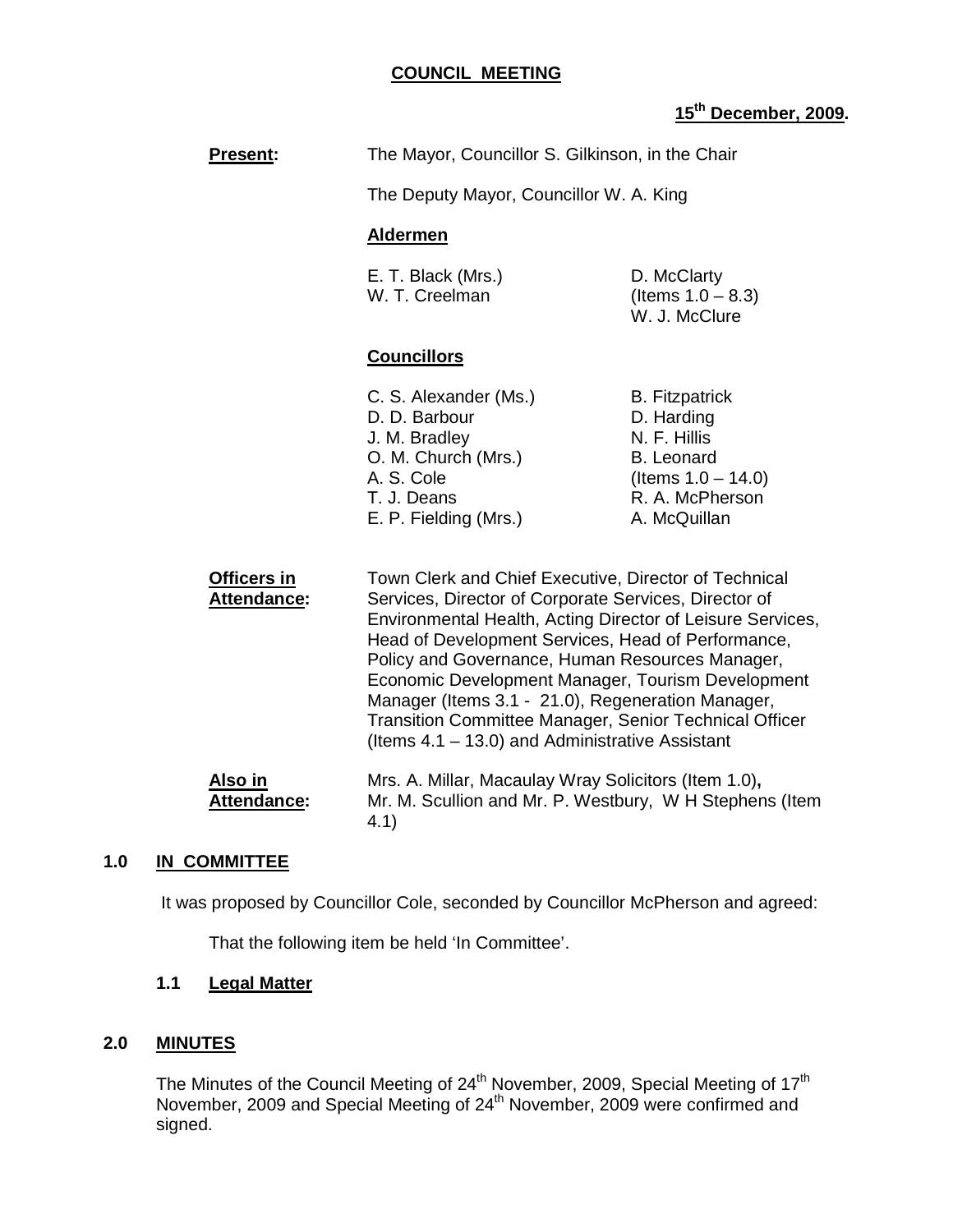### **3.0 COMMITTEE REPORTS**

### **3.1 Leisure and Environment Committee**

 The Chairman, Councillor Cole, moved the adoption of the Leisure and Environment Committee Report; this was duly seconded by Councillor Mrs. Fielding.

Matters arising:

### 3.1.1 Market Yard Project Board

Concern was expressed at the recommendation to move away from the D'hondt form of representation for this Board and it was proposed by Councillor McQuillan and seconded by Councillor Deans:

 That membership of the Board remain as is until D'hondt is re-applied.

Following discussion on the requirements of the Peace III funding body, it was proposed, as an amendment, by Councillor Bradley and seconded by Councillor Barbour:

 That Council seeks clarification before making a decision on this issue.

Councillor McQuillan withdrew his proposal in favour of the amendment.

## **Agreed:**

 With twelve votes in favour and six against, that Council seeks clarification before making a decision on this issue.

The Committee Report was agreed subject to the amendment.

## **3.2 North West '200' Committee**

 Councillor Fitzpatrick moved the adoption of the North West '200' Committee Report; this was duly seconded by Councillor McPherson and agreed.

### **3.3 Planning Committee**

 The Vice-Chairman, Alderman McClure, moved the adoption of the Planning Committee Report; this was duly seconded by Councillor Fitzpatrick.

Matters arising:

### 3.3.1 Draft Addendum to Planning Policy Statement 7

## **Agreed:**

On the proposal of Councillor Ms. Alexander and seconded by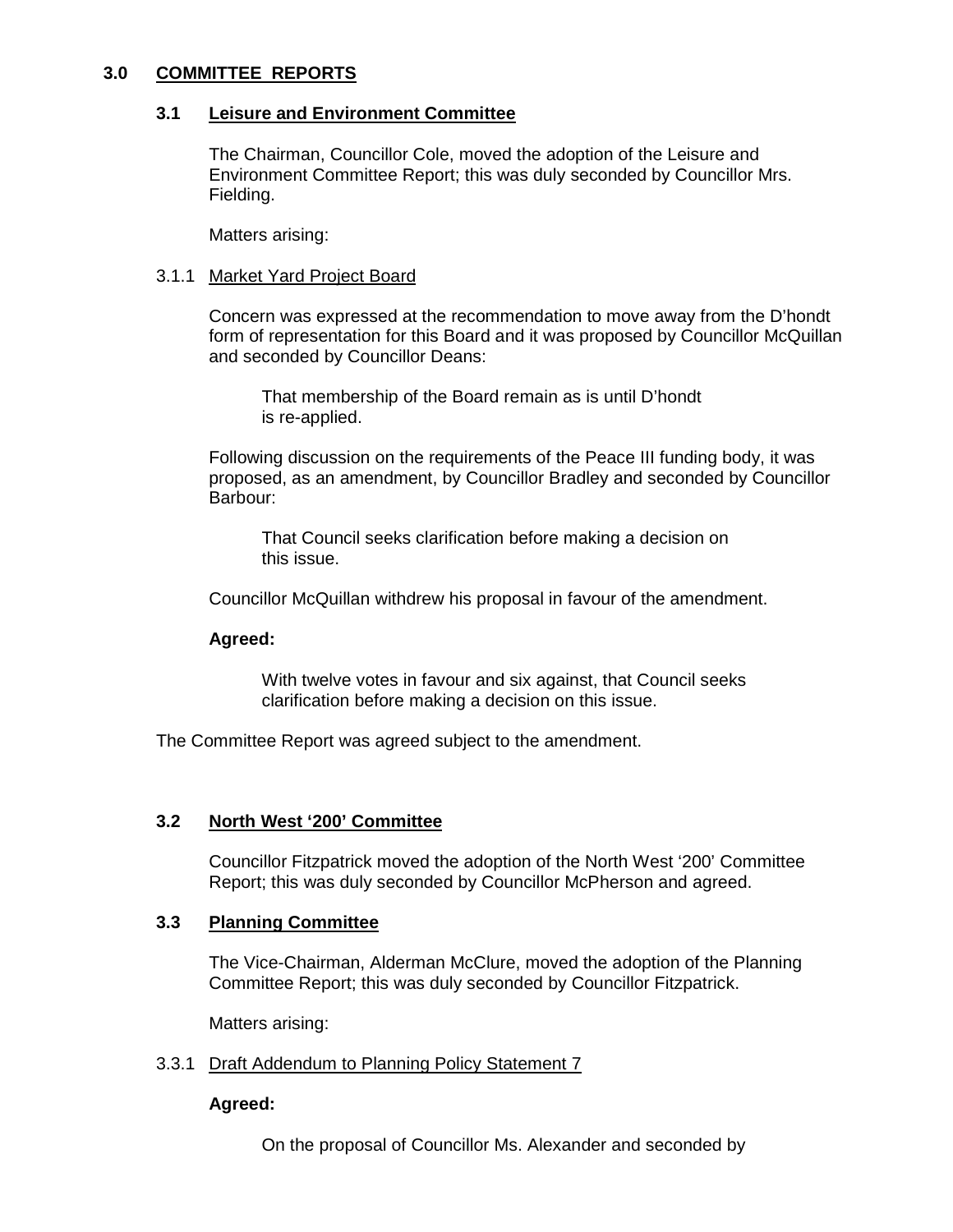Councillor King, that Council make a positive response, through its Planning Consultant, in support of this consultation document.

The Committee Report was agreed.

## **4.0 DEVELOPMENT SERVICES' REPORT**

Consideration was given to the report of the Head of Development Services (previously supplied).

Matters arising:

### **4.1 Environmental Improvement Schemes**

### 4.1.1 East Strand

Mr. Peter Thompson, Tourism Development Manager, outlined proposals for the East Strand development scheme. He then introduced Mr. Michael Scullion and Mr. Pete Westbury, W H Stephens, consultants for the project.

Mr. Westbury detailed the design concepts for the development including access along the promenade, health and safety issues, linkages to the car park, the promenade and the beach, car park layout and condition and quality of the design proposals. Work would be carried out in three stages from March 2010 until the end of 2010.

Mr. Scullion advised that the estimated cost of the project, at this time, was £1.1 million and that work would have to be commenced in March 2010 in order to achieve the spending requirements laid down by DSD as funders.

In response to members' concerns in relation to the cost of the project to Council, the Head of Development Services clarified that it was an expectation of DSD that Council would provide some match funding for the scheme.

### **Agreed:**

That the East Strand environmental improvement scheme be worked up to full design and specification in preparation for implementation.

### 4.1.2 West Bay / Town Hall Square

Consideration was given to information on proposals for an environmental improvement scheme at West Bay / Town Hall Square, as contained in the report.

### **Agreed:**

That Council proceeds with the preparation of an environmental improvement scheme for the West Bay area, as detailed in the report.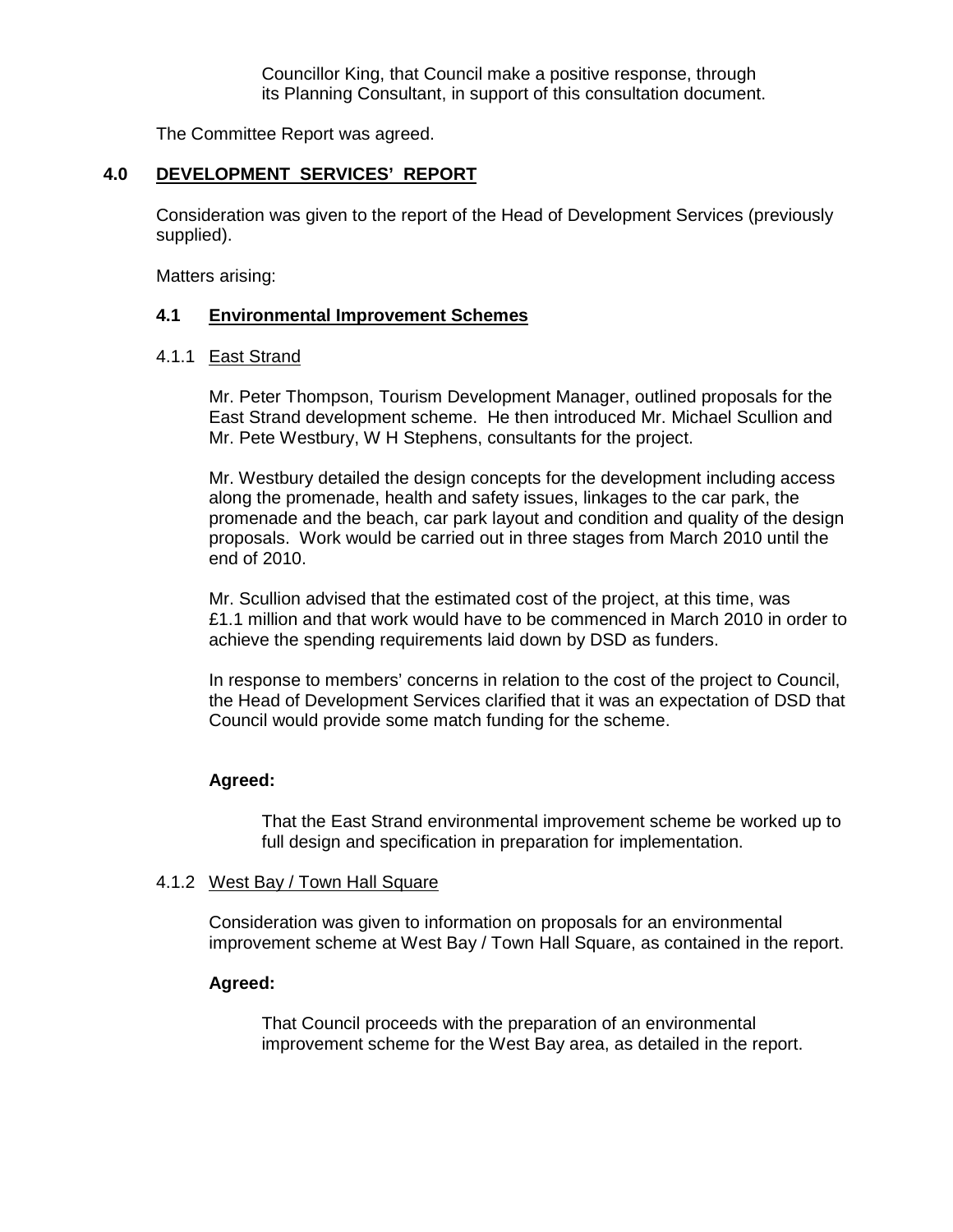# **4.2 Trade Development Programme**

It was agreed that this item be considered 'In Committee' at the end of the meeting.

## **4.3 For Information**

Members noted information on the following topics, as contained in the report:

- Advice Services Funding
- Diary Date Business Accommodation Study confirmation on the final date for this meeting would be forthcoming.

# **5.0 TECHNICAL SERVICES' REPORT**

## **5.1 Entertainment Licence**

## 5.1.1 Brooks Bar, 21 Park Street, Coleraine BT52 1BD

 An application for the grant of an Entertainment Licence had been received from Mr. P. Crawley.

Days and times on which it is intended to provide entertainment:

Monday/Tuesday – Saturday/Sunday 11.30 am – 1.00 am Sunday 12.30 pm – midnight

## **Agreed:**

 That Council approves the grant of the licence subject to no representations being received within the statutory period, no PSNI objections and compliance with any recommendations made by the NI Fire and Rescue Service and Council's Licensing Department, inclusive of the following special conditions:

- The Licensee shall be responsible for ensuring that a competent Manager is present on the premises at all times when entertainment is being held.
- The acoustic noise limiting devices which have been installed into the sound systems on the ground and first floor of the premises must be maintained at the calibrated level as agreed with Council's Environmental Health Department.
- The Licensee shall ensure that persons entering and leaving the premises after 23.00 hours shall do so by the door that faces onto the North Rampart.
- All requirements as contained within Nightsafe Coleraine Code of Best Practice 2008.
- All door supervisors employed to be registered with a scheme recognised by Coleraine Borough Council.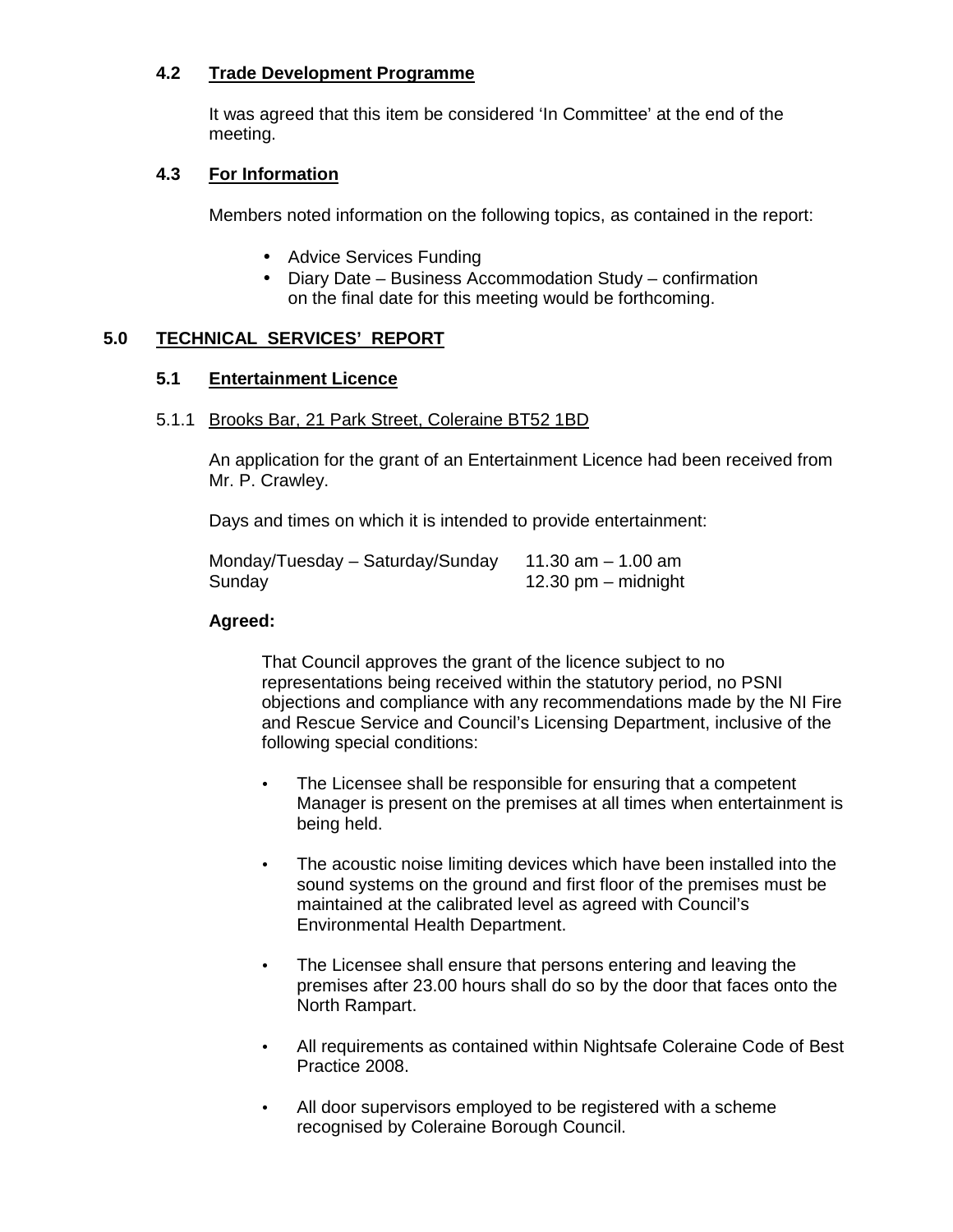## **6.0 ADMINISTRATIVE SERVICES' REPORT**

### **6.1 Forecast of key Council events December 2009 – January 2010**

 Members noted information on key Council events and activities, as contained in the report (previously supplied).

### **7.0 CORPORATE SERVICES' REPORT**

 Consideration was given to the report of the Director of Corporate Services (previously supplied).

Matters arising:

### **7.1 Report by the Chief Local Government Auditor on Absenteeism in Northern Ireland Councils 2008/09 and recommendation to approve a revised Absence Policy**

 Consideration was given to the report of the Chief Local Government Auditor (circulated) alongside Council's revised Absence Policy (previously supplied).

 The Human Resources Manager advised that Council was experiencing a year on-year reduction in absenteeism and that several initiatives to further reduce absenteeism were planned, including:

- A series of training events on recognizing and managing levels of stress.
- Assignment of an HR Officer to each Department to work proactively on managing sickness absence.

 Concerns expressed regarding Council's terms of employment and the cost of sickness absence to Council, were answered by the Town Clerk and Chief Executive and the Director of Corporate Services.

 The Human Resources Manager noted comments in relation to the revised Absence Policy.

### **Agreed:**

On the proposal of Councillor McPherson and seconded by Councillor Fitzpatrick, that the revised Absence Policy be approved for implementation.

## **7.2 Coleraine Harbour Commissioners**

Members noted information on two vacancies on Coleraine Harbour Commission, as contained in the report.

### **Agreed:**

On the proposal of Councillor Deans and seconded by Councillor McQuillan:

- i) that the two vacancies be filled:
- ii) that the Public Appointments process be utilized;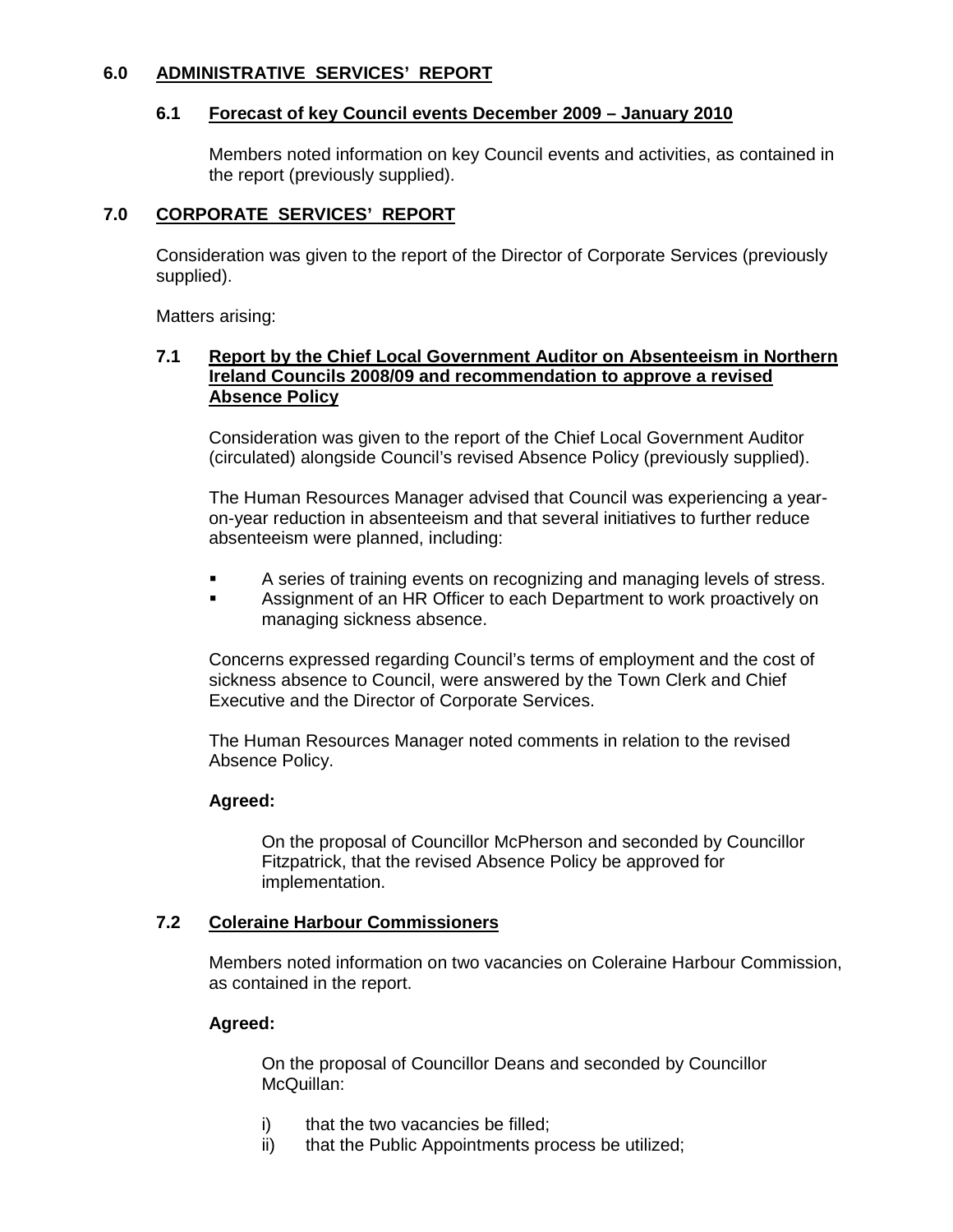iii) that the Mayor and Deputy Mayor be included on the interview panel.

# **7.3 For Information**

Members noted information on the following topics, as contained in the report.

- i) Estimate of rates 2010/11
- ii) Surcharge power of Auditor
- iii) Accounts

## **7.4 Appointments**

The following appointment had been made in accordance with the Local Government Staff Commission's Code of Procedures on Recruitment and Selection.

## Chief Executive's Department

Regeneration Manager: Alan Jeffers

## **8.0 REVIEW OF PUBLIC ADMINISTRATION**

Consideration was given to the following documents and the contents noted:

- a) Minutes of the Transition Committee  $-26<sup>th</sup>$  November, 2009.
- b) Transition Committee letter to the Minister of the Environment regarding PricewaterhouseCoopers' Economic Appraisal Report.
- c) Causeway Coast & Glens District Council Engagement Strategy.

 Members noted that Mr. Stephen McMaw had now taken up the position of Transition Committee Manager.

## **9.0 NOTICE OF MOTION**

 The Notice of Motion was deferred to a future meeting due to the absence of the proposer.

## **10.0 CONSULTATION DOCUMENTS**

Details of consultation documents received were noted (previously supplied).

 Any member who wished to make a response was asked to contact the Head of Performance, Policy and Governance or the Administrative Officer.

## **11.0 ERECTION OF A BIOMASS ENERGY PLANT IN GLENAVY, ANTRIM**

Read letter dated 5<sup>th</sup> November, 2009 from Ballymena Borough Council requesting Council's support for a meeting with the Minister and a delegation to lobby in favour of this project on economic grounds.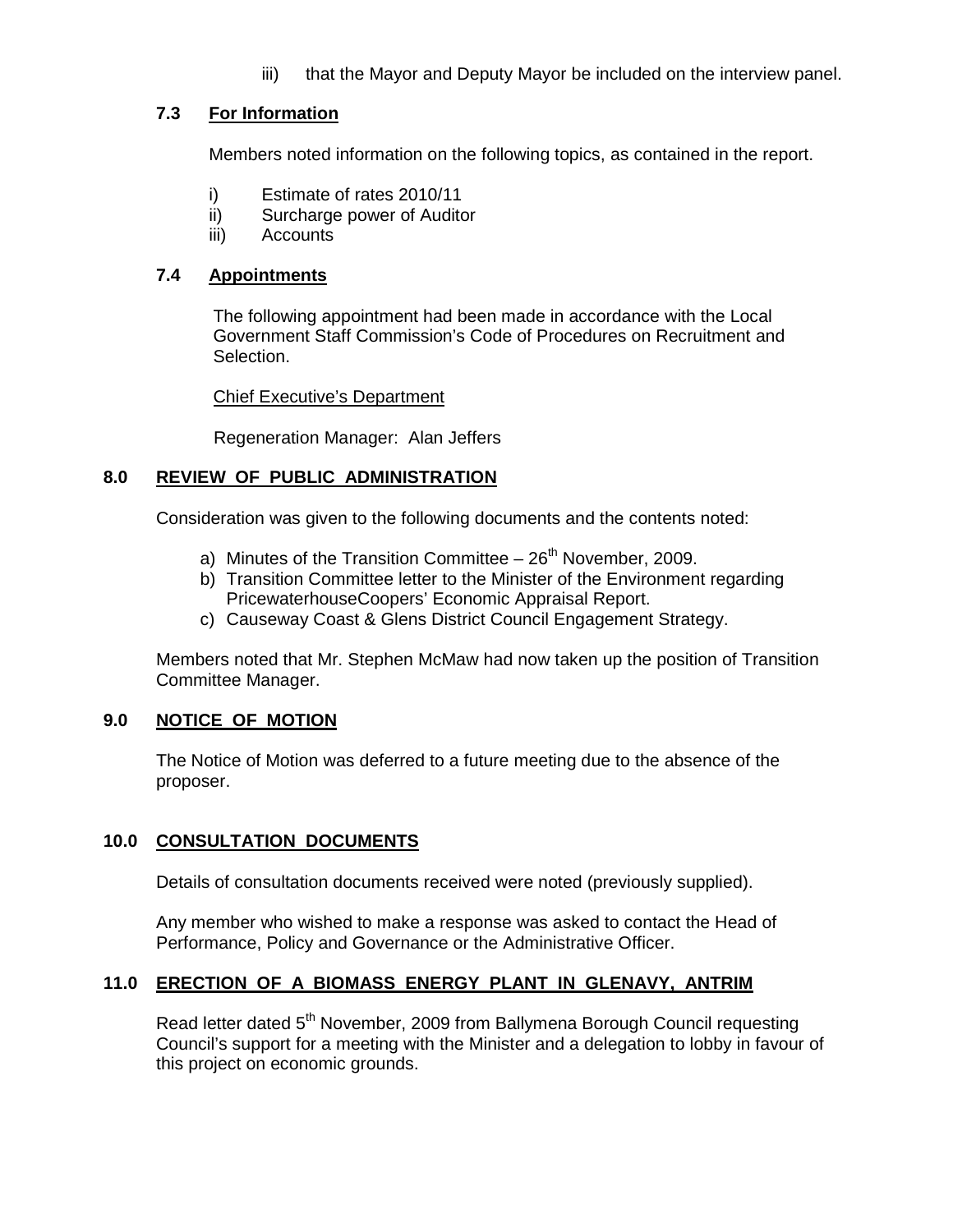# **Agreed:**

- a) On the proposal of Councillor McQuillan and seconded by Councillor Harding, that Council supports Ballymena Borough Council on this issue.
- b) That the Mayor and Councillor Harding represent Council on the delegation.

# **12.0 TRANSITIONAL GOVERNANCE ARRANGEMENTS FOR THE EDUCATION SECTOR**

Read letter dated 8<sup>th</sup> December, 2009 from the Minister for Education requesting details of Councillors who would be willing to serve on the Education and Library Board for the area. Members noted that selection to the Board would be subject to an appointments process.

## **Agreed:**

That the Mayor and Councillor Barbour be nominated for selection.

## **13.0 LETTER FROM PSNI IN RELATION TO NEELB GROUNDS MAINTENANCE DEPOT, LODGE ROAD, COLERAINE**

The response of the PSNI to Council's letter of 1<sup>st</sup> December, 2009, which advised action taken in reaction to an allegation of possible burglary at the above premises, was noted by Council.

## **14.0 ELECTORAL OFFICE FOR NORTHERN IRELAND**

Read notice from the Electoral Office for Northern Ireland promoting its schedule of events to be held in Coleraine Library. Noted.

# **15.0 NILGA - PUBLIC TRANSPORT REFORM WORKSHOP**

Members were reminded of this event which would take place at Craigavon Civic Centre on 17<sup>th</sup> December, 2009 (details circulated).

## **16.0 DOCUMENTS TABLED**

Members noted the list of documents which had been made available in the Members' Library (previously supplied).

# **17.0 DOCUMENTS FOR SEALING**

Resolved:

That the following documents be sealed:

| 1. Craigahulliar Landfill Gas<br>Agreement | Council and Drumanakelly<br><b>Generation Limited</b>                                             |
|--------------------------------------------|---------------------------------------------------------------------------------------------------|
| Deed of Partial Surrender                  | The Crown Estate Commissioners<br>and Council<br><b>Bushmills Distillery Outfall at Port Gorm</b> |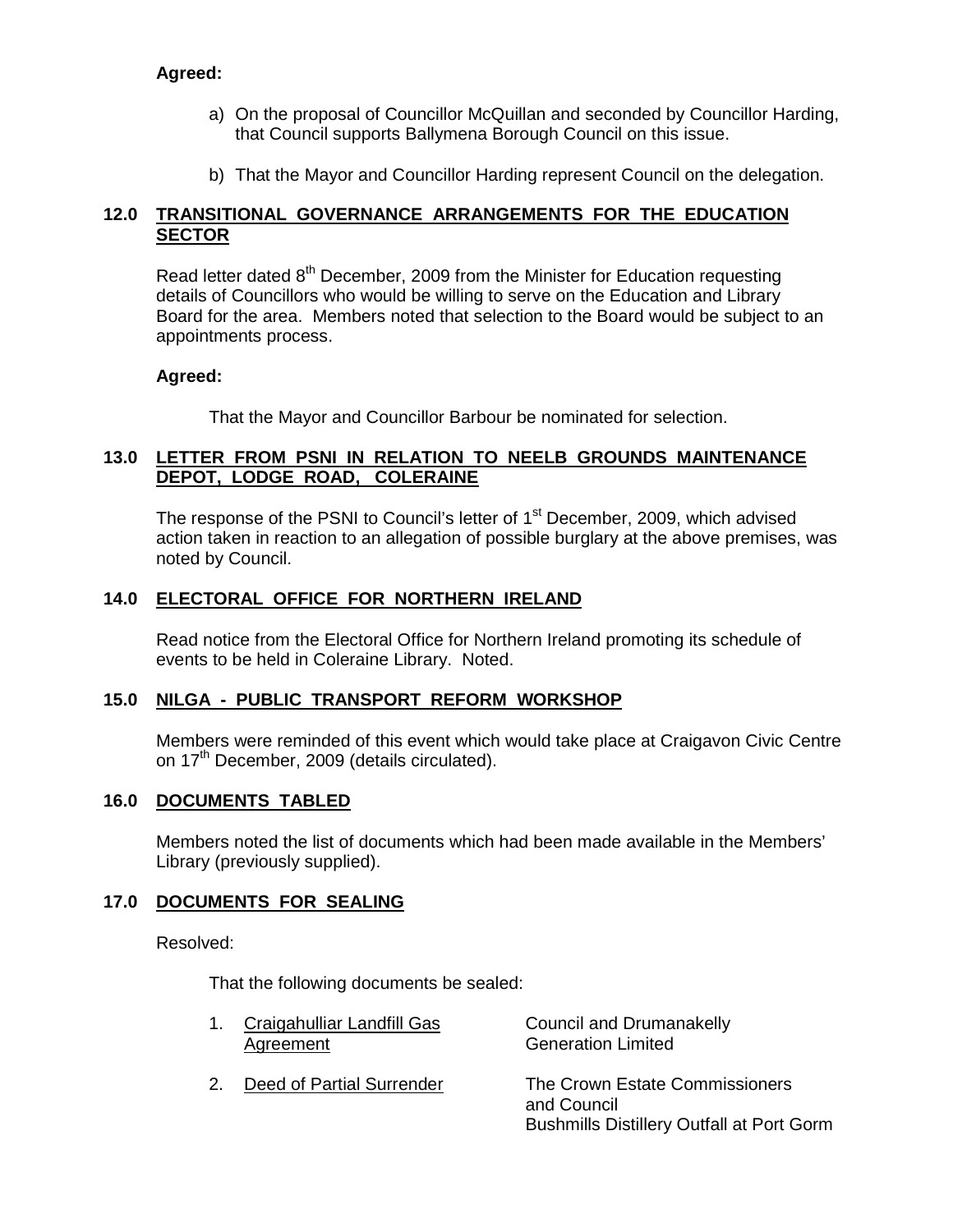| 3. | <b>Assignment</b>                    | Council to Department for Regional<br>Development<br>Provision of Parking Bay at Bath Terrace,<br>Portrush |
|----|--------------------------------------|------------------------------------------------------------------------------------------------------------|
| 4. | <b>Grant of Easement and Licence</b> | <b>Council and Bushmills Distillery</b><br>Bayhead Road, Portballintrae                                    |

- 5. Car Loan Agreement Building Control Officer
- 6. Cemetery Titles Grant of Right of Burial -Deeds Register Nos. 3585 - 3589

Agherton 1<br>Ballywillan 1 e a bhainn anns an t-Sallywillan anns an 1 **Coleraine** 2 e de la contradición de la contradición de la contradición de la contradición de la contradición de la contradición de la contradición de la contradición de la contradición de la contradición de la contradición de la contr Portstewart 1

Advanced Deed Register – nil.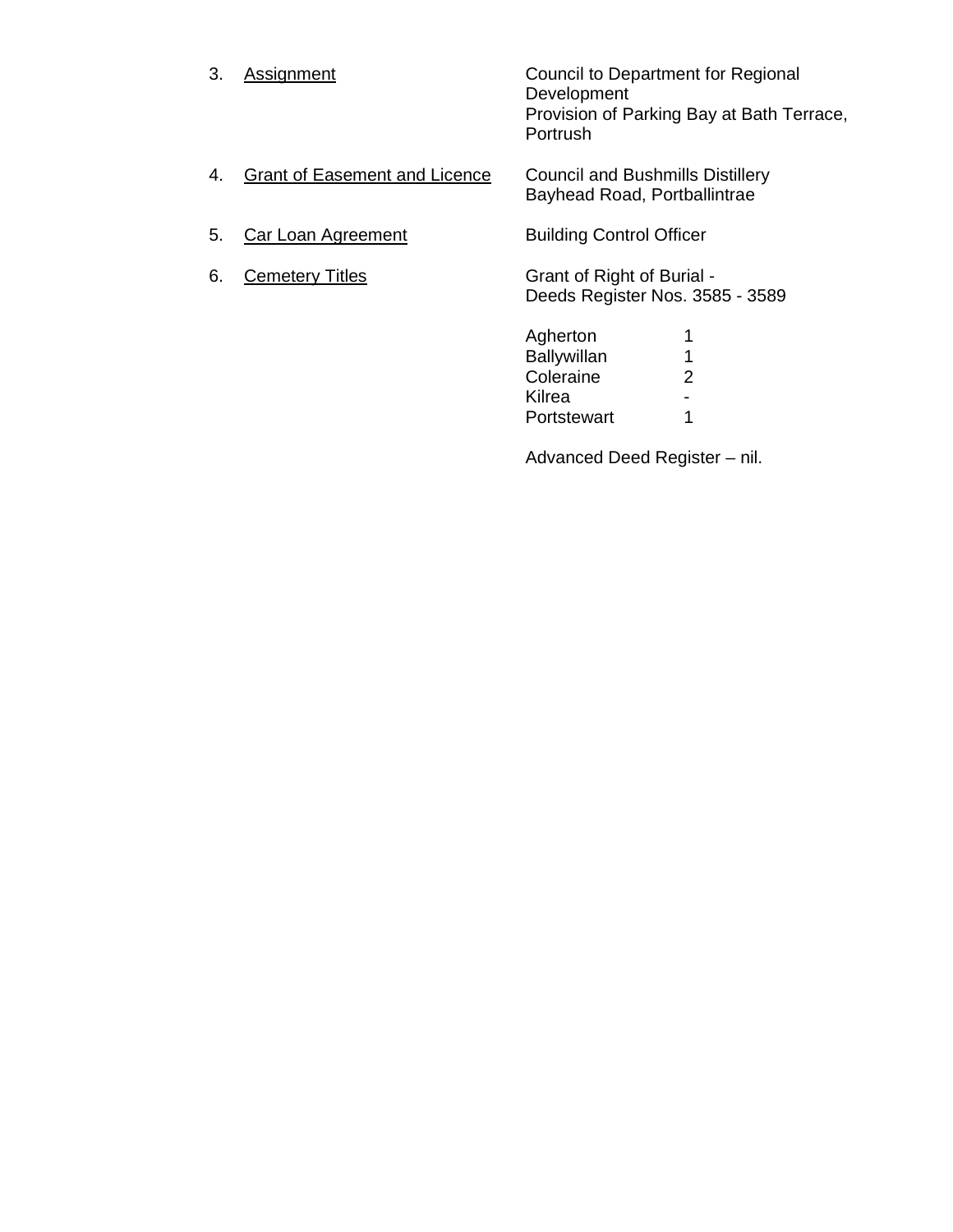## **SPECIAL MEETING**

# **19th January, 2010.**

| <b>Convened:</b>           |                                                       | To receive presentation from NEELB Youth Service,<br><b>Coleraine Youth Council</b>                    |  |
|----------------------------|-------------------------------------------------------|--------------------------------------------------------------------------------------------------------|--|
| Present:                   |                                                       | The Mayor, Councillor S. Gilkinson in the Chair                                                        |  |
|                            | <b>Aldermen</b>                                       |                                                                                                        |  |
|                            | E. T. Black (Mrs.)<br>W. T. Creelman                  | M. T. Hickey (Mrs.)<br>W. J. McClure                                                                   |  |
|                            | <b>Councillors</b>                                    |                                                                                                        |  |
|                            | D. D. Barbour<br>J. M. Bradley<br>O. M. Church (Mrs.) | J. J. Dallat<br><b>B.</b> Leonard<br>R. A. McPherson                                                   |  |
| Officers in<br>Attendance: |                                                       | Town Clerk and Chief Executive, Community Development<br><b>Assistant and Administrative Assistant</b> |  |
| Apologies:                 |                                                       | Councillors Mrs. Fielding, Fitzpatrick and King                                                        |  |

The Mayor welcomed Mr. Eugene Stewart, NEELB and youth representatives, who were in attendance to address members on the Youth Citizenship Project 2009-2010.

Members noted information on Council's Mobile Youth Consultation and Participation Project with young people from the Borough, through the Community Support Plan. This involved development of an ongoing relationship with NEELB Youth Service to promote Active Citizenship for young people.

J. Coulter and A. McCracken, Coleraine Youth Council, updated members on opportunities for engagement and interaction with local elected representatives, which had taken place to date as part of the Active Citizenship programme. They then presented their feedback from participation in the Local Democracy Week Youth Dialogue event, held in October 2009.

Feedback from this event was also presented by Ms. S. McLaughlin, Sunlea Youth Centre and Ms. A. Kane, Portrush Youth Centre.

A period of dialogue between members and youth representatives followed.

### **Recommended:**

On the proposal of Councillor Barbour and seconded by Alderman McClure, that Council write to the PSNI and Coleraine Chamber of Commerce to encourage them to meet with youth representatives and hear their concerns.

 On receiving further information, Alderman Mrs. Hickey withdrew a proposal for a shadow youth council in favour of utilising the structure already in place.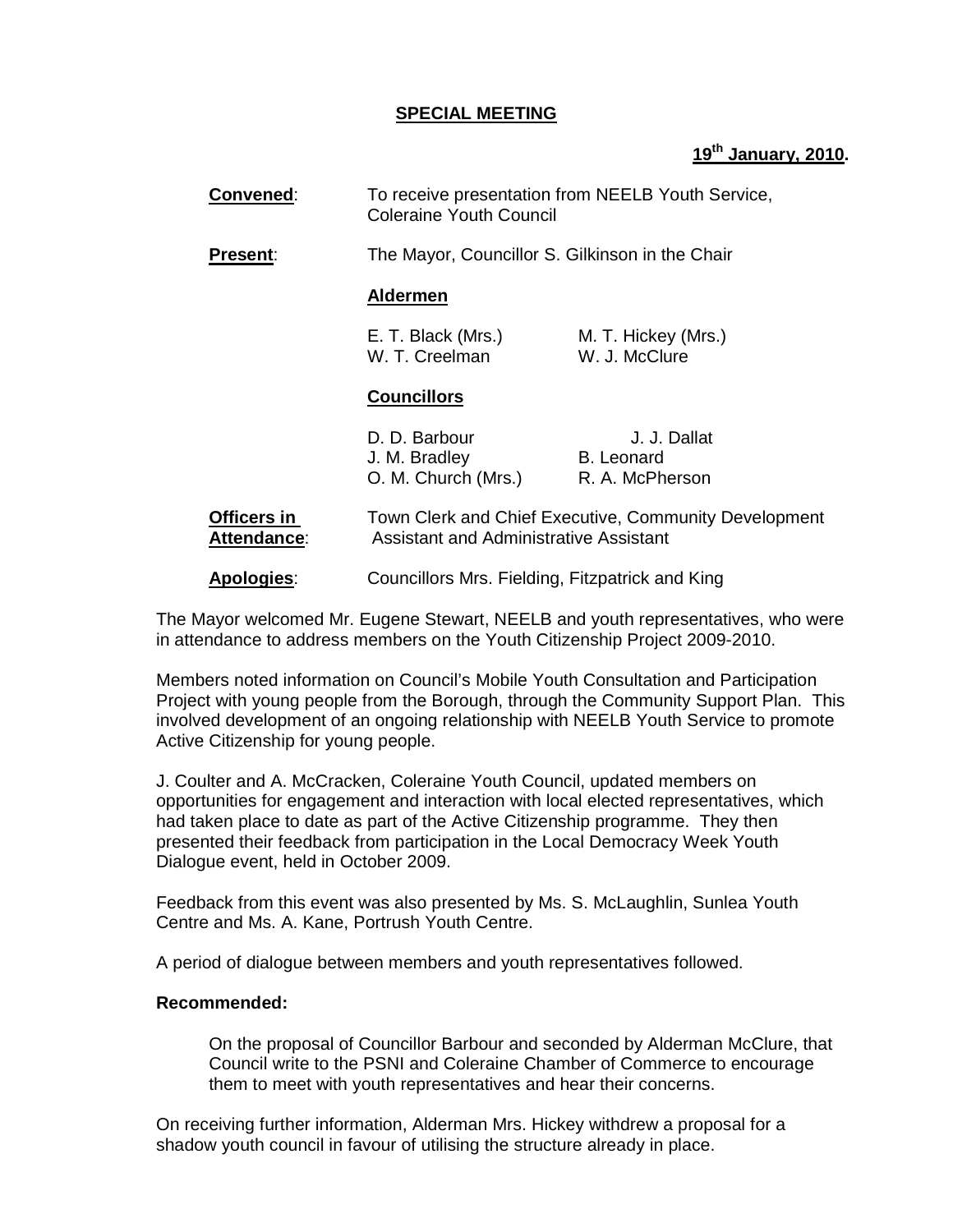Members noted that dates for planned events over the next few months would be forwarded to them, with an invitation to attend.

The Mayor thanked the representatives for their informative presentation and dialogue and advised that representatives from Sunlea Youth Club would be invited to a reception in the Mayor's Parlour, to acknowledge their work on a local environmental project.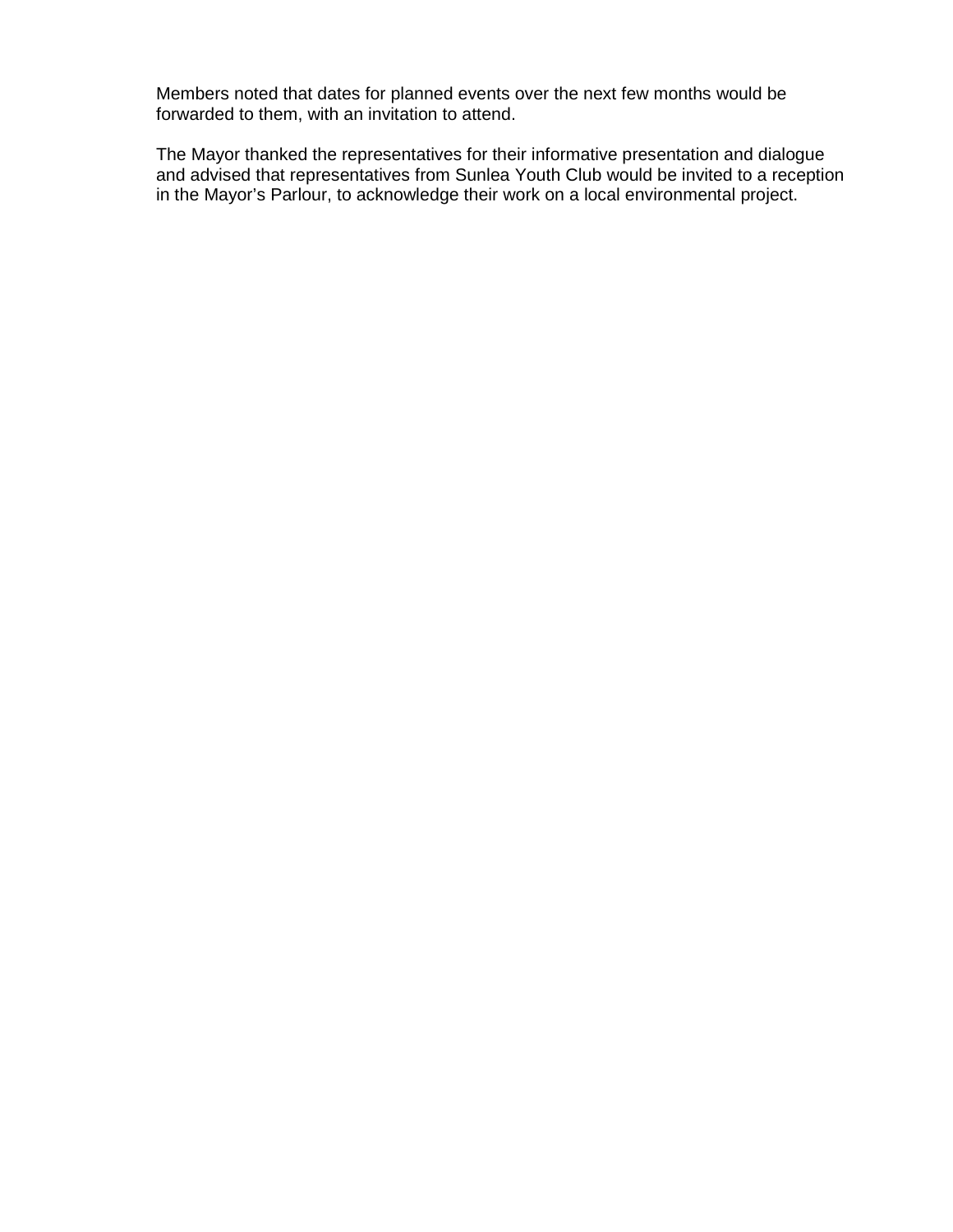# **LEISURE AND ENVIRONMENT COMMITTEE**

## **12th January, 2010.**

| <b>Present:</b>                          | Councillor A. S. Cole in the Chair                                                                                                                                                                                                                                |                                                                          |
|------------------------------------------|-------------------------------------------------------------------------------------------------------------------------------------------------------------------------------------------------------------------------------------------------------------------|--------------------------------------------------------------------------|
|                                          | The Mayor, Councillor S. Gilkinson                                                                                                                                                                                                                                |                                                                          |
|                                          | The Deputy Mayor, Councillor W. A. King                                                                                                                                                                                                                           |                                                                          |
|                                          | <u>Aldermen</u>                                                                                                                                                                                                                                                   |                                                                          |
|                                          | E. T. Black (Mrs.)<br>W. T. Creelman<br>(Items $2.3 - 3.3$ )                                                                                                                                                                                                      | M. T. Hickey (Mrs.)<br>W. J. McClure                                     |
|                                          | <b>Councillors</b>                                                                                                                                                                                                                                                |                                                                          |
|                                          | C. S. Alexander (Ms.)<br>T. J. Deans<br>E. P. Fielding (Mrs.)<br>D. Harding                                                                                                                                                                                       | N. F. Hillis<br><b>B.</b> Leonard<br>G. L. McLaughlin<br>R. A. McPherson |
| <b>Officers in</b><br><b>Attendance:</b> | Town Clerk and Chief Executive, Director of Technical<br>Services, Acting Director of Leisure Services, Causeway<br>Museum Service Officer, Head of Leisure Services,<br>Principal Environmental Health Officer and Senior<br><b>Environmental Health Officer</b> |                                                                          |

## **Apologies:** Alderman McClarty, Councillors Barbour, Bradley, Mrs. Church, Dallat, Fitzpatrick and McQuillan

## **1.0 WELCOME**

 The Chairman welcomed everyone to the Meeting and extended best wishes for the New Year.

## **2.0 LEISURE SERVICES' REPORT**

 The Report of the Acting Director of Leisure Services was considered (previously supplied).

Matters arising:

## **2.1 Special Olympics Ulster Team 2010 – National Games in Limerick**

 As a result of the 2009 regional games three hundred and thirty athletes had qualified to complete in the Special Olympic National Games to be held in Limerick from  $9^{th} - 13^{th}$  June, 2010. Ten athletes had qualified from Coleraine and the cost of sending each athlete to Limerick would be £708 which would include costs of training, travel,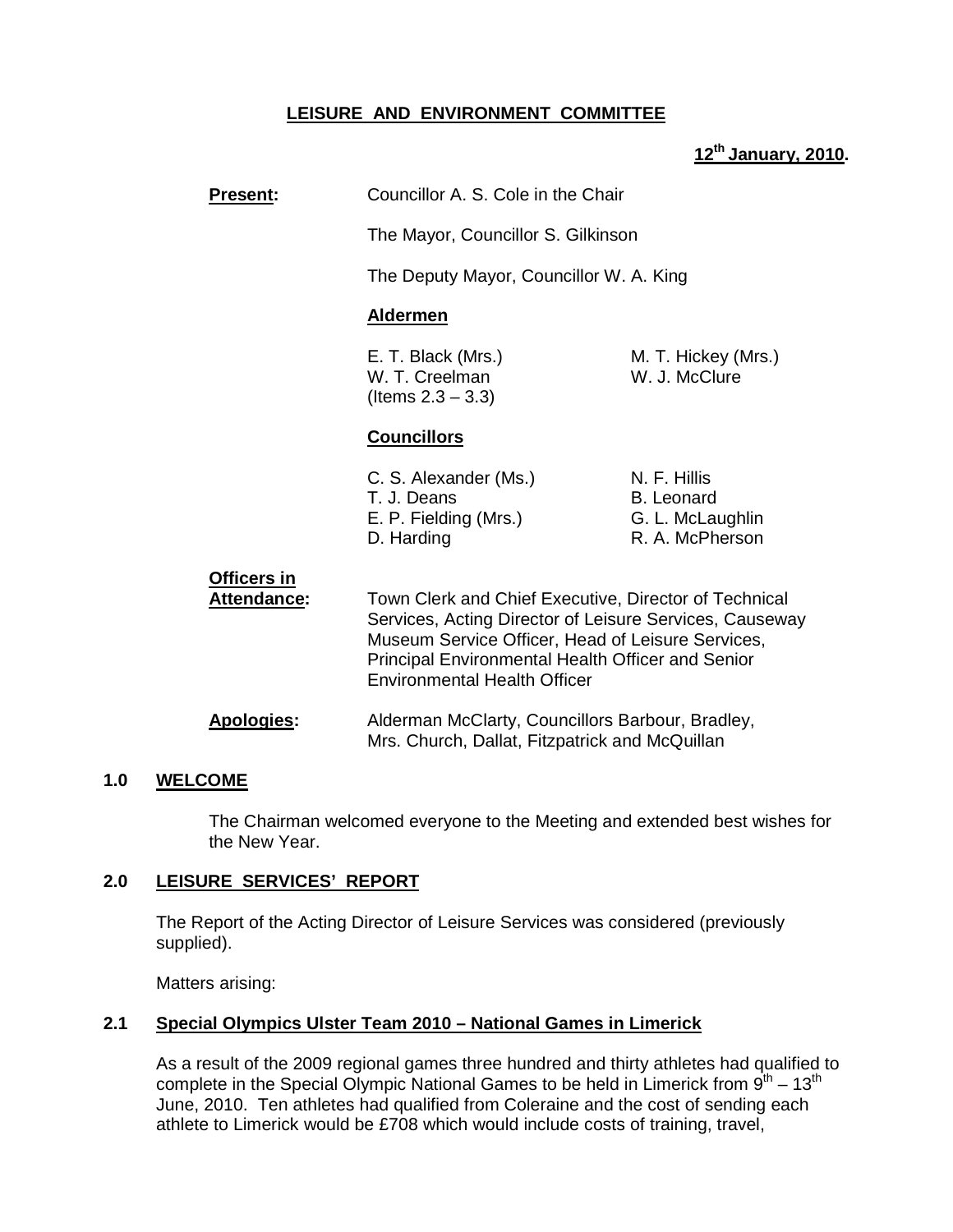accommodation and meals. Each athlete, with the assistance of their Club, had undertaken to collect £400 each towards this cost, leaving a shortfall of £308 per athlete. A letter for financial assistance had been received.

## **Recommended**:

That Council donate a grant of £1,500.

# **2.2 Portrush Harbour – RNLI**

 A request had been received from RNLI for reconsideration of their current lifeboat fuelling arrangements at Portrush Harbour. Currently they had a 10,000 lt. underground tank on the North Pier with hose and pumping facilities attached to Council's pump house.

 Following their annual inspection they were now seeking Council's permission to decommission their current storage and pumping arrangements and install a stand alone 'Taylor' tank facility beside the pump house.

## **Recommended**:

 That permission be granted for this season with a review at the end of October 2010.

## **2.3 Market Yard Project Board**

Following the Council Meeting on  $15<sup>th</sup>$  December, 2009 clarification had been sought with regard to the requirements of the Special European Union Programmes Body (SEUPB) as follows:

- All funders, including those responsible for PEACE III funding, request information on the Governing Body (Council) and the Steering or Delivery Board (Council Working Group) as per PEACE III 2.1 Application Form sections 1.2 and 3.3.
- A fully representative Delivery/Project Board will strengthen our funding applications including those to PEACE III, where projects are scored and points awarded on the categories of 'Equality' and 'Partnership'
- A fully representative Delivery/Project Board of the communities served by the Market Yard, demonstrates good practice that would be appropriate to a Local Authority Application.

 Following discussion it was proposed by Councillor Ms. Alexander, seconded by Councillor Leonard and recommended:

 That Council proceed with the nominations proposed at the Committee Meeting held on 1st December, 2009.

# **2.4 Arcadia, Portrush**

 Members noted information provided on the Arcadia, Portrush and the Acting Director of Leisure Services noted members' comments. A report would be presented to Council later in the year when the review of the Recreation Grounds, Portrush (including the Arcadia) had been completed.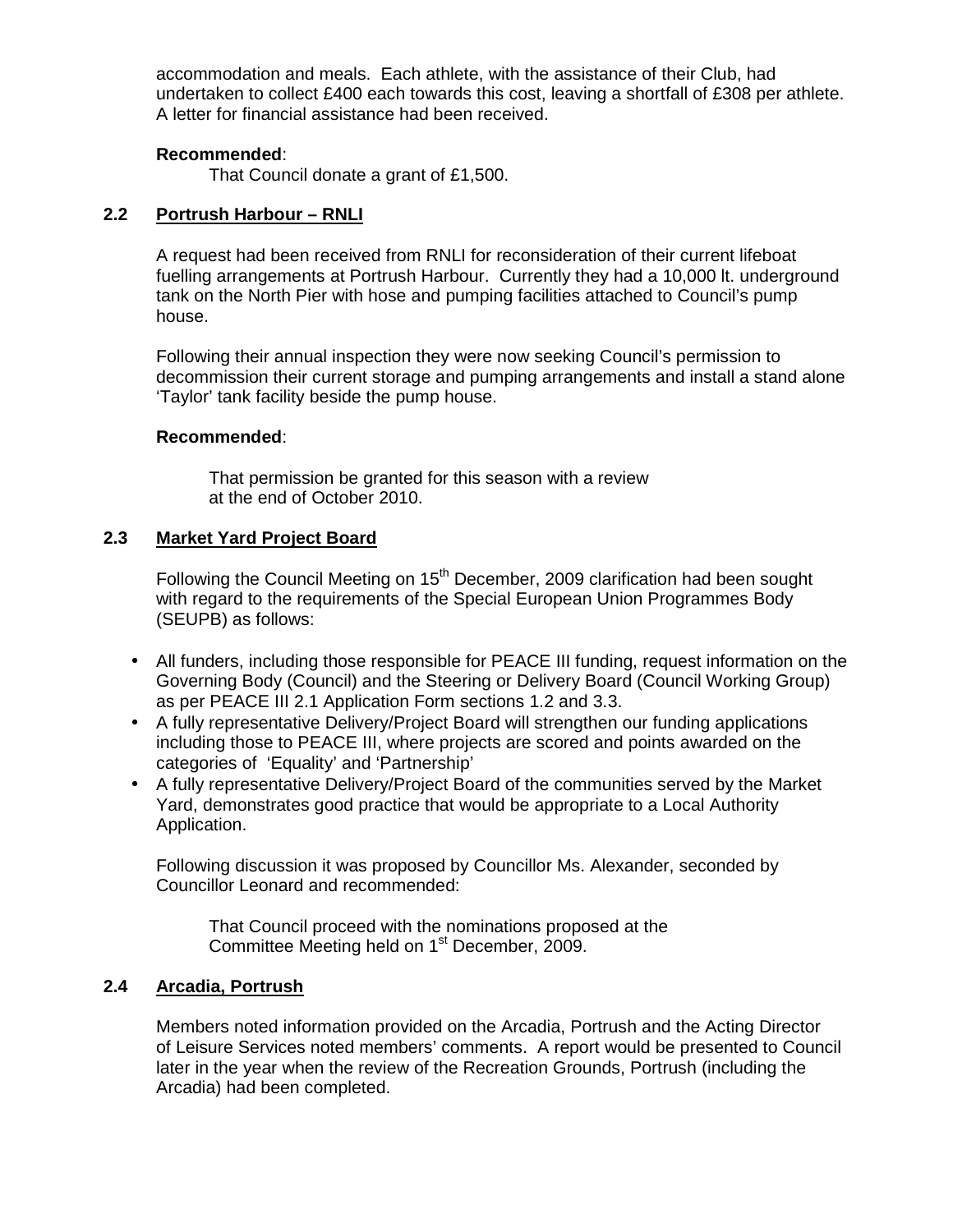## **3.0 MATTERS RAISED BY MEMBERS**

### **3.1 Derelict Buildings**

In response to a member's query about derelict buildings the Director of Technical Services advised that work was still progressing.

### **3.2 Manual Workers**

 Congratulations and thanks were extended to the manual workers involved in the bin collections, etc. during the severe weather conditions.

 The Director of Technical Services would pass on the members' thanks to the manual workers. Mr. Wreath also extended thanks to the public for their patience and understanding whenever it proved difficult to maintain the proper services. It was noted that the majority of late bin collections should be cleared up this week.

## **3.3 Iced Footpaths**

Reference was made to the problems experienced with the icy conditions and the fact that Council was not responsible for clearing the foothpaths.

 With regard to gritting, members suggested that Roads Service review the present policy in order to be more effective during periods of severe weather.

 The Director of Technical Services advised members that these issues could be raised when Roads Service representatives were next in attendance.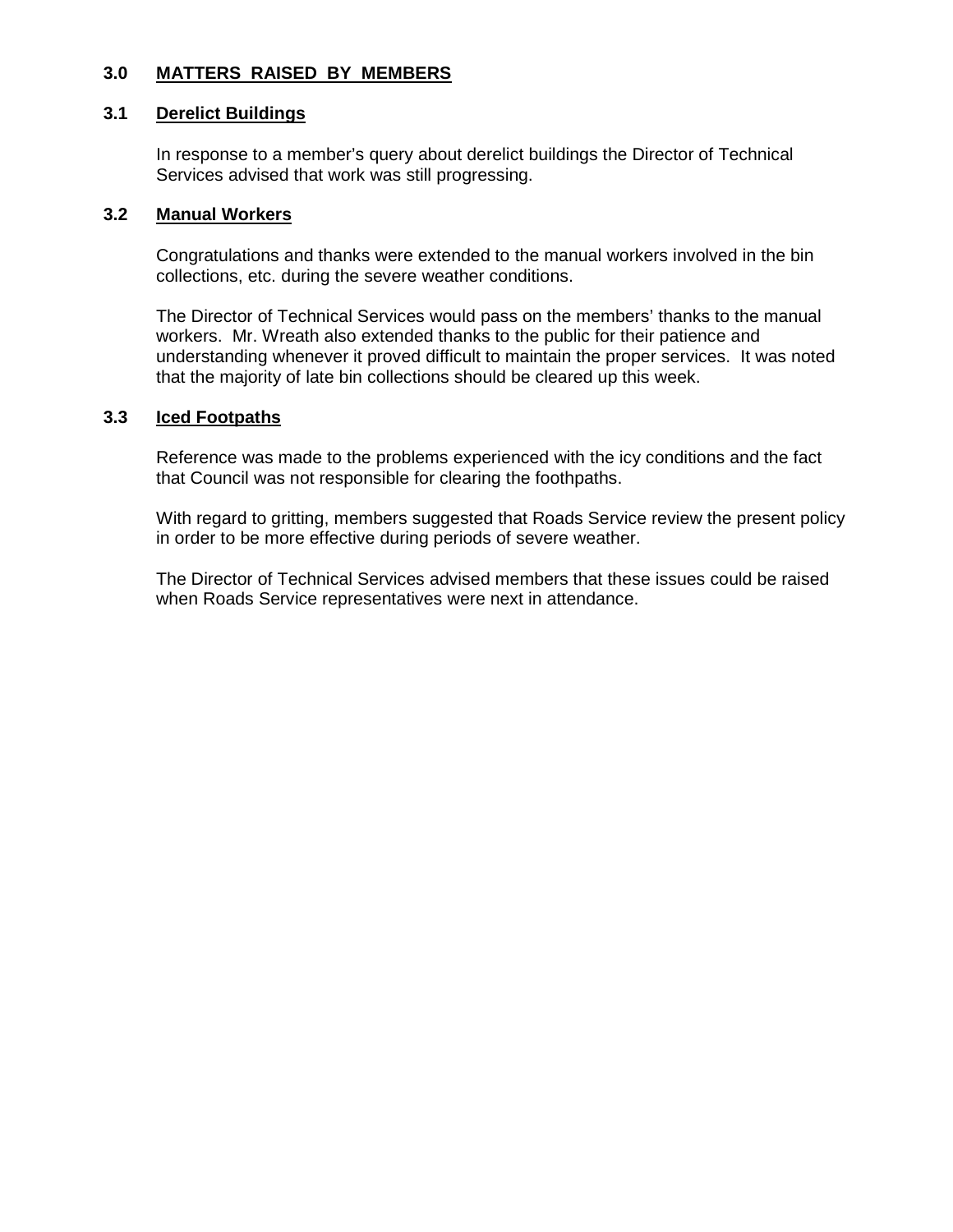## **PLANNING COMMITTEE**

# **12th January, 2010.**

| <b>Present:</b>                          | Councillor G. L. McLaughlin in the Chair                                                                                                                       |                                                                                                                                     |
|------------------------------------------|----------------------------------------------------------------------------------------------------------------------------------------------------------------|-------------------------------------------------------------------------------------------------------------------------------------|
|                                          | The Mayor, Councillor S. Gilkinson                                                                                                                             |                                                                                                                                     |
|                                          | The Deputy Mayor, Councillor W. A. King                                                                                                                        |                                                                                                                                     |
|                                          | <b>Aldermen</b>                                                                                                                                                |                                                                                                                                     |
|                                          | E. T. Black (Mrs.)<br>W. T. Creelman                                                                                                                           | M. T. Hickey (Mrs.)<br>W. J. McClure                                                                                                |
|                                          | <b>Councillors</b>                                                                                                                                             |                                                                                                                                     |
|                                          | C. S. Alexander (Ms.)<br>J. M. Bradley<br>(Items $2.7 - 11.0$ )<br>A. S. Cole<br>(Items $1.0 - 2.17$ )<br>J. J. Dallat<br>T. J. Deans<br>(Items $1.0 - 2.17$ ) | E. P. Fielding (Mrs.)<br>D. Harding<br>N. F. Hillis<br><b>B.</b> Leonard<br>R. A. McPherson<br>A. McQuillan<br>(Items $2.2 - 7.3$ ) |
| Also in<br><b>Attendance:</b>            | Representatives form the Planning Service -<br>Mr. P. Duffy and Mr. A. McGreavy                                                                                |                                                                                                                                     |
| <b>Officers in</b><br><b>Attendance:</b> | Administrative Officer, Principal Environmental Health<br>Officer, Senior Environmental Health Officer and<br><b>Administrative Assistant</b>                  |                                                                                                                                     |
| <b>Apologies:</b>                        | Alderman McClarty, Councillors Barbour, Mrs. Church<br>and Fitzpatrick                                                                                         |                                                                                                                                     |

### **1.0 WELCOME**

 The Chairman welcomed everyone to the Meeting and extended best wishes for the New Year.

# **2.0 PLANNING APPLICATIONS**

A list of forty-eight applications was presented for consideration (previously supplied).

## **Applications Deferred from Previous Meeting**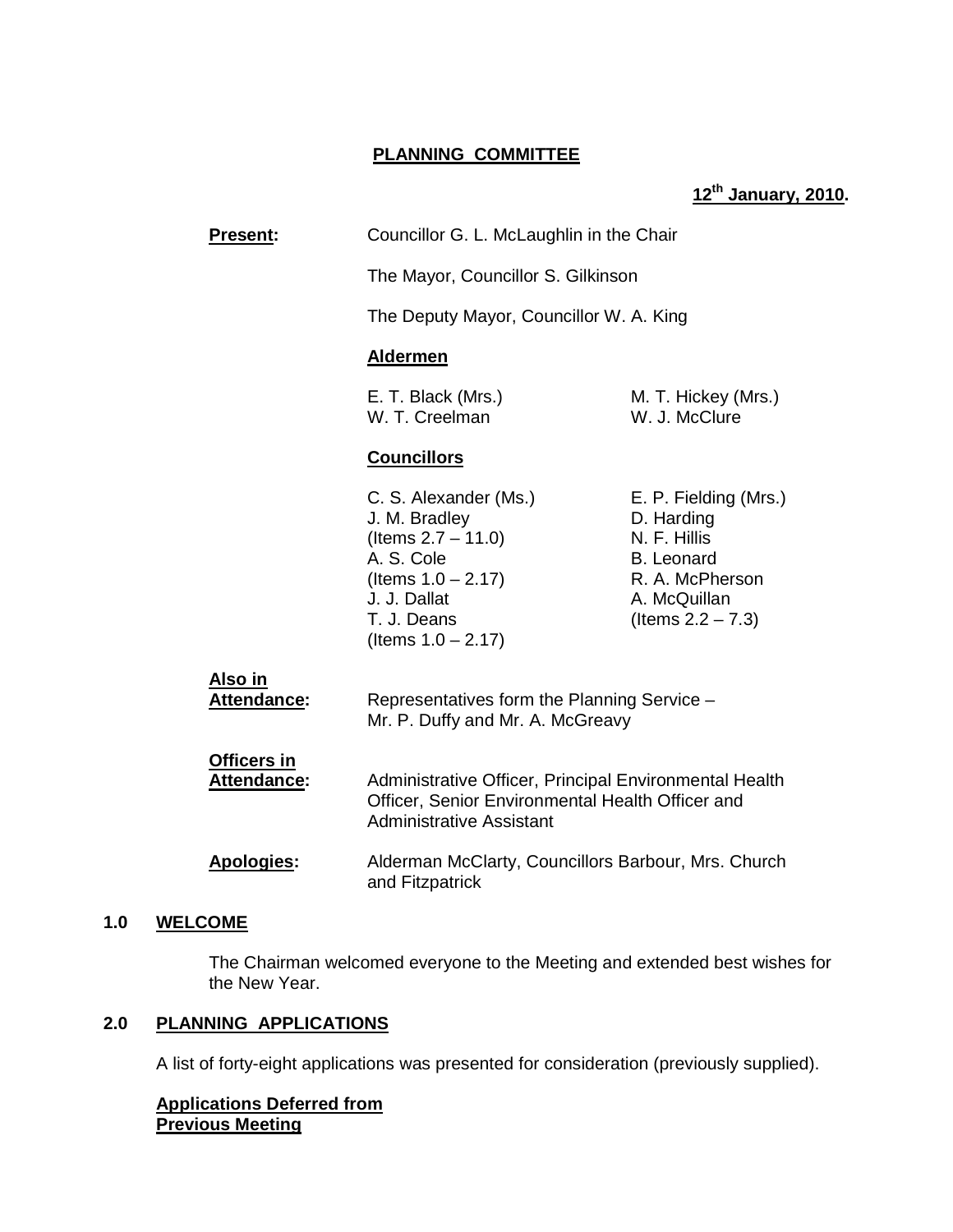- 2.1 Application No. 1 C/2006/0938/F Proposed construction of 2 no. semi-detached homes and all ancillary site works at 89 Craigmore Road, Ringsend for Mr. and Mrs. McGahon
- 2.2 Application No. 2 C/2006/1109/F Retention of retaining wall and steps as constructed at redevelopment of 64 Strand Road, Portstewart including revised boundary wall treatments for Mr. B. Lockhart

2.3 Application No. 3 C/2007/0954/F Existing dwelling to be demolished and 6 no. semi-detached and 1 no. detached dwellings to be erected (7 dwellings in total) at 21 Ardreagh Road, Aghadowey for Mr. Patterson

2.4 Application No. 4 C/2008/0061/F Redevelopment of site to provide 6 no. one bed apartments and 11 no. two bed apartments at 41 Mountsandel Road, Coleraine for Warke

2.5 Application No. 5 C/2008/0081/F Demolition of existing building and erection of new building to provide 3 no. self-contained apartments at 20 Kerr Street, Portrush for Mr. and Mrs. R. and J. Young

2.6 Application No. 6 C/2008/0904/F Proposed redevelopment of 8 The Crescent, Portstewart to replace previous dwelling with new dwelling over three storeys plus parking and entrance level -

The opinion of the Planning Service was to approve.

It was agreed that the application be approved.

The opinion of the Planning Service was to approve.

Following discussion it was agreed that the application be approved subject to conditions.

Councillors Ms. Alexander and Hillis asked to be recorded as being opposed to the application.

The opinion of the Planning Service was to approve.

It was agreed that the application be approved.

The opinion of the Planning Service was to refuse.

Following discussion it was agreed that the application be held for seven days to facilitate the submission of additional information.

If the information was not received the application would be refused.

The opinion of the Planning Service was to approve.

It was agreed that the application be approved.

The opinion of the Planning Service was to approve.

It was agreed that the application be approved.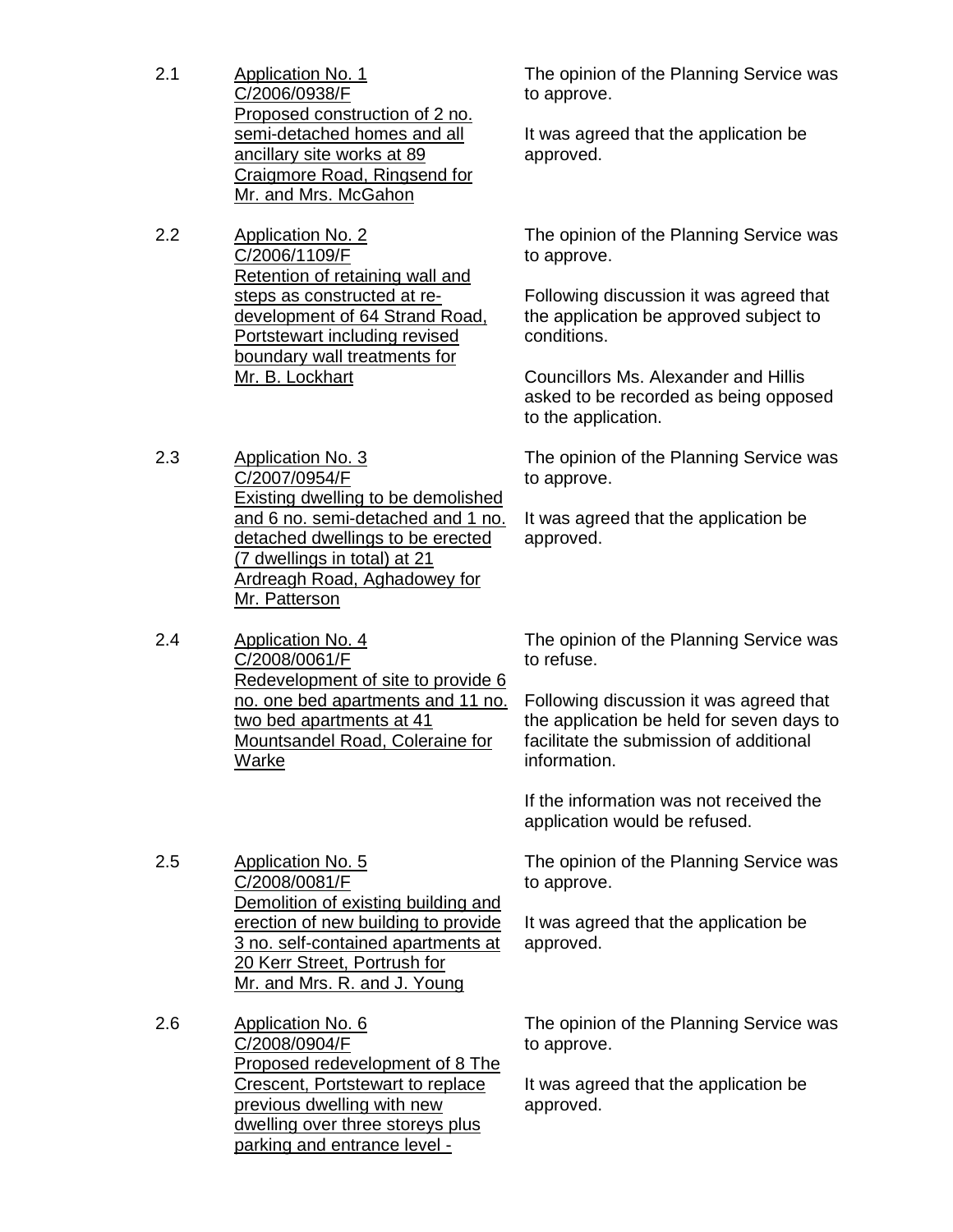access from The Crescent for Mr. and Mrs. J. Cathers

- 2.7 Application No. 7 C/2009/0330/F Proposed cottage style single storey private dwelling adjacent to 55c Green Road, Coleraine for Mr. R. Moody
- 2.8 Application No. 8 C/2009/0503/F Demolition of existing dwelling house and outbuildings and construction of 2 semi-detached dwelling houses and associated car parking at No. 24 Lisnagrot Road, Kilrea for Ms. J. O'Brien

The opinion of the Planning Service was to approve. It was agreed that the application be approved.

The opinion of the Planning Service was to refuse.

It was proposed by Councillor Dallat and seconded by Alderman Mrs. Hickey:

> That Council support an approval.

On being put to the Meeting the proposal was lost, four members voting in favour and six members voting against.

The opinion of the Planning Service was to approve.

It was agreed that the application be approved.

## **New Applications**

2.9 Application No. 9

C/2009/0595/O

Mr. S. Doherty

2.10 Application No. 1 C/2007/0171/F Apartment development 1 block. Block addressing River Bann 'A1': 2 storey; 8 no. apartments; access from Mountsandel Road (red line altered on location plan to accommodate change in layout) at 23 Mountsandel Road, Coleraine for Kennedy Group Properties

Site for two storey dwelling with integral garage adjacent to 18 Carthall Manor, Coleraine for

Application No. 2 C/2007/0172/F Apartment development of 4 no. blocks comprising 46 no. apartments. 2 blocks addressing Mountsandel Road (D1-2 storey; D2-2.5 storey) and 2 blocks addressing the River Bann (A & AO-3 storey). Access from Mountsandel Road (red line altered on location plan to

The opinion of the Planning Service was to approve both applications.

Following discussion it was proposed by Councillor Bradley and seconded by Alderman Mrs. Hickey:

> That the applications be deferred for one month to facilitate an office meeting on the grounds that all material planning considerations had not been assessed.

It was further agreed that Council request that, following the office meeting, the applications be held pending the outcome of the meeting with the Minister of the Environment regarding the Planning Service's application of PPS7 and the draft Addendum to PPS7.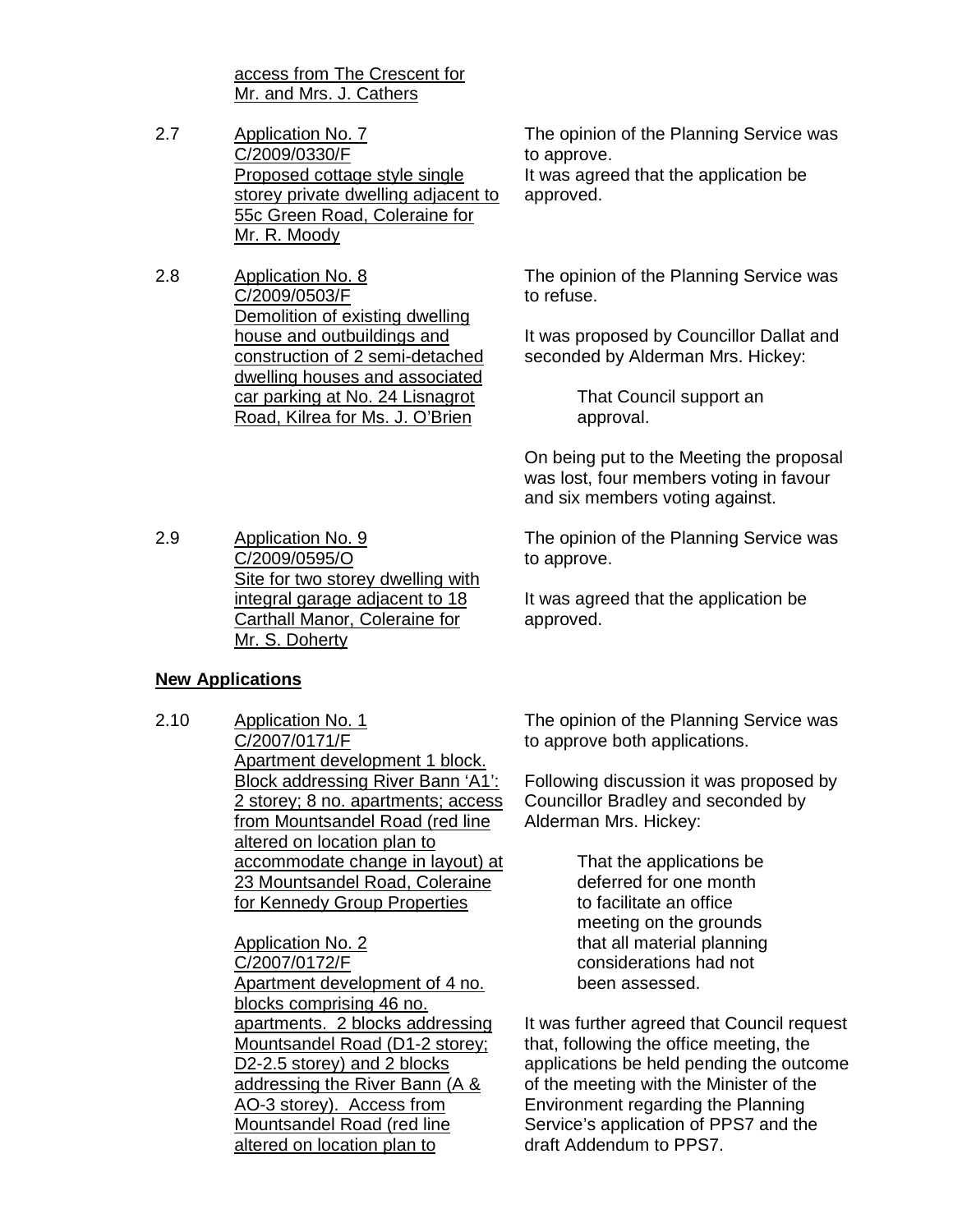accommodate change in layout) at 23 Mountsandel Road, Coleraine for Kennedy Group Properties

2.11 Application No. 6 C/2009/0116/F Proposed extension to existing holiday homes park to provide 92 no. units at the Golf Links Holiday Homes Park, Bushmills Road, Portrush for Cloughorr Investments Ltd.

The opinion of the Planning Service was to approve.

It was proposed by the Mayor and seconded by Alderman McClure:

> That the application be deferred for one month to facilitate an office meeting on the grounds that all material planning considerations had not been assessed.

On being put to the Meeting the proposal was carried, seven members voting in favour and six members voting against.

2.12 Application No. 8 C/2009/0195/F Retrospective planning application for a replacement dwelling at Craig Vara Cottage, 6 Craig Vara Terrace, Portrush for M. & T. **Scullion** 

> Application No. 12 C/2009/0416/F Retrospective planning application for demolition of existing shop and erection of new shop adjacent to 6 Craig Vara, Portrush for Mr. M. Scullion

The opinion of the Planning Service was to refuse both applications.

Consideration was given to letter of objection dated 16<sup>th</sup> July, 2009 from Mrs. B. E. J. McCay.

It was proposed by Councillor Leonard and seconded by Alderman Mrs. Hickey:

> That the applications be deferred for one month to facilitate an office meeting on the grounds that all material planning considerations had not been assessed.

As an amendment it was proposed by Councillor McQuillan and seconded by Councillor Ms. Alexander:

> That Council support refusals for both applications.

On being put to the Meeting the amendment was carried, fourteen members voting in favour and no one voting against.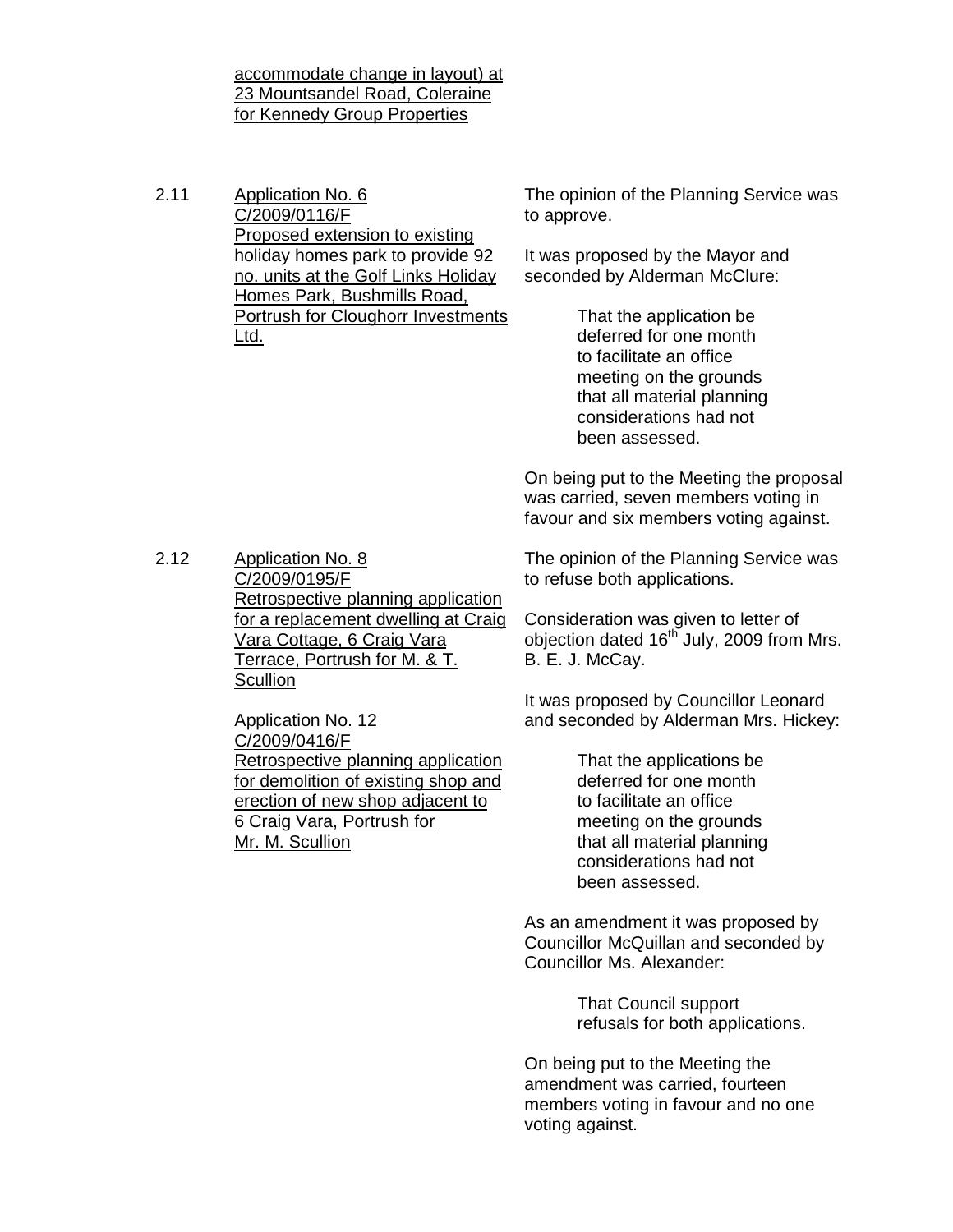2.13 Application No. 14 C/2009/0441/F Application to regularise existing as built landscaping and finishes to rear laneway of 5 no. existing dwellings at 51/53 Dhu Varren, Portrush for Mr. and Mrs. **McCombe** 

The opinion of the Planning Service was to refuse.

It was proposed by Councillor Deans, seconded by Alderman McClure and agreed:

> That the application be deferred for one month to facilitate an office meeting on the grounds that all material planning considerations had not been assessed.

2.14 Application No. 23 C/2009/0579/F Proposed two storey dwelling on a farm 140m north of 52 Ballyversal Road, Coleraine for Mrs. C. Mullan The opinion of the Planning Service was to refuse.

It was proposed by Councillor Dallat, seconded by Alderman Mrs Hickey and agreed:

> That the application be deferred for one month to facilitate an office meeting on the grounds that all material planning considerations had not been assessed.

2.15 Application No. 26 C/2009/0636/O Replace dwelling with single storey dwelling and garage and replace non-residential building with one and a half storey dwelling and garage opposite 64 Killeague Road, Coleraine for Mr. E. Watson

The opinion of the Planning Service was to refuse.

It was proposed by Councillor Dallat, seconded by Alderman Mrs. Hickey and agreed:

> That the application be deferred for one month to facilitate an office meeting on the grounds that all material planning considerations had not been assessed.

2.16 Application No. 30 C/2009/0682/F Proposed demolition of existing old bungalow and replace with semidetached townhouses at No. 46 Strand Road, Portstewart for Mr. and Mrs. D. Butler

2.17 Application No. 31 C/2009/0692/O

The opinion of the Planning Service was to refuse.

The application had now been withdrawn.

The opinion of the Planning Service was to refuse.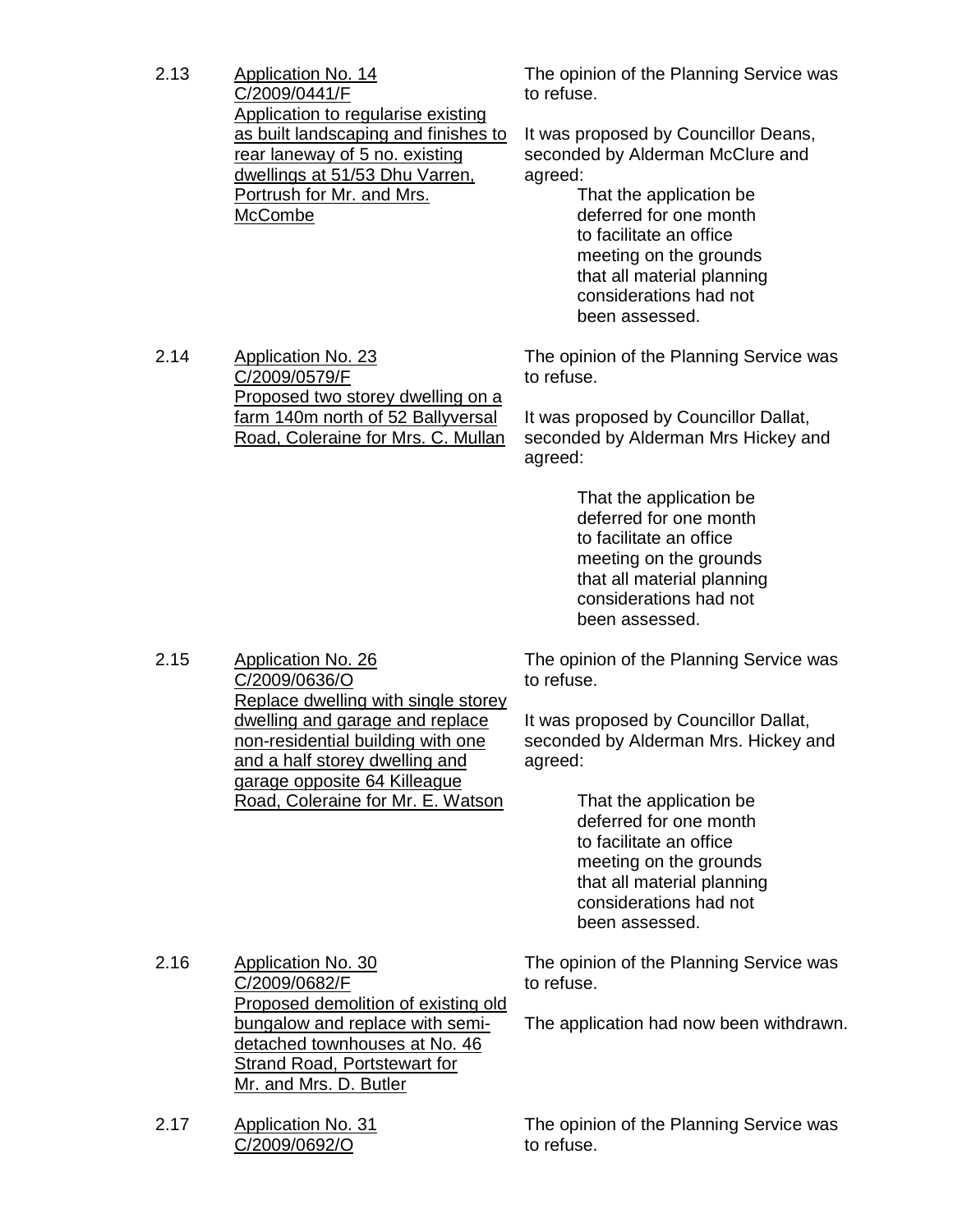Site for proposed farm dwelling and detached double garage 50m south of No. 11 Drumeil Road, Aghadowey, Coleraine for Mr. F. McNicholl

It was proposed by Councillor Dallat, seconded by Alderman Mrs. Hickey and agreed:

> That the application be deferred for one month to facilitate an office meeting on the grounds that all material planning considerations had not been assessed.

## **3.0 OFFICE MEETINGS**

It was noted that the office meetings would be held on Friday,  $5<sup>th</sup>$  February, 2010.

### **4.0 PLANNING ISSUES RAISED BY MEMBERS**

## **4.1 Appeal Dates Notified**

 Reference was made to the lack of information contained in the Appeal Dates Notified section of the Planning Schedule.

Mr. Duffy would investigate the matter.

## **4.2 Application No. C/2008/0311/F – Cemex (NI) Ltd.**

 Reference was made to the present position regarding the above application. It was noted that no response had been received from the Minister.

## **5.0 DRAFT ADDENDUM AND DRAFT RESPONSE TO PLANNING POLICY STATEMENT 7**

Consideration was given to the Draft Addendum to Planning Policy Statement 7 and the Draft Response prepared by Fleming Mounstephen Planning Consultants (documents previously supplied).

It was agreed:

 That the document, prepared by the Planning Consultants, be submitted as Council's response together with members' support for the Addendum to address HMOs in settlements.

# **6.0 EXTENSION OF STREAMLINED SCHEME**

Consideration was given to copy letter dated 9<sup>th</sup> December, 2009 from the Divisional Planning Manager together with report regarding the extension of the Streamlined Scheme (previously supplied).

 It was noted that other types of applications, some of which fell into the major category, would be included in the Streamlined Scheme.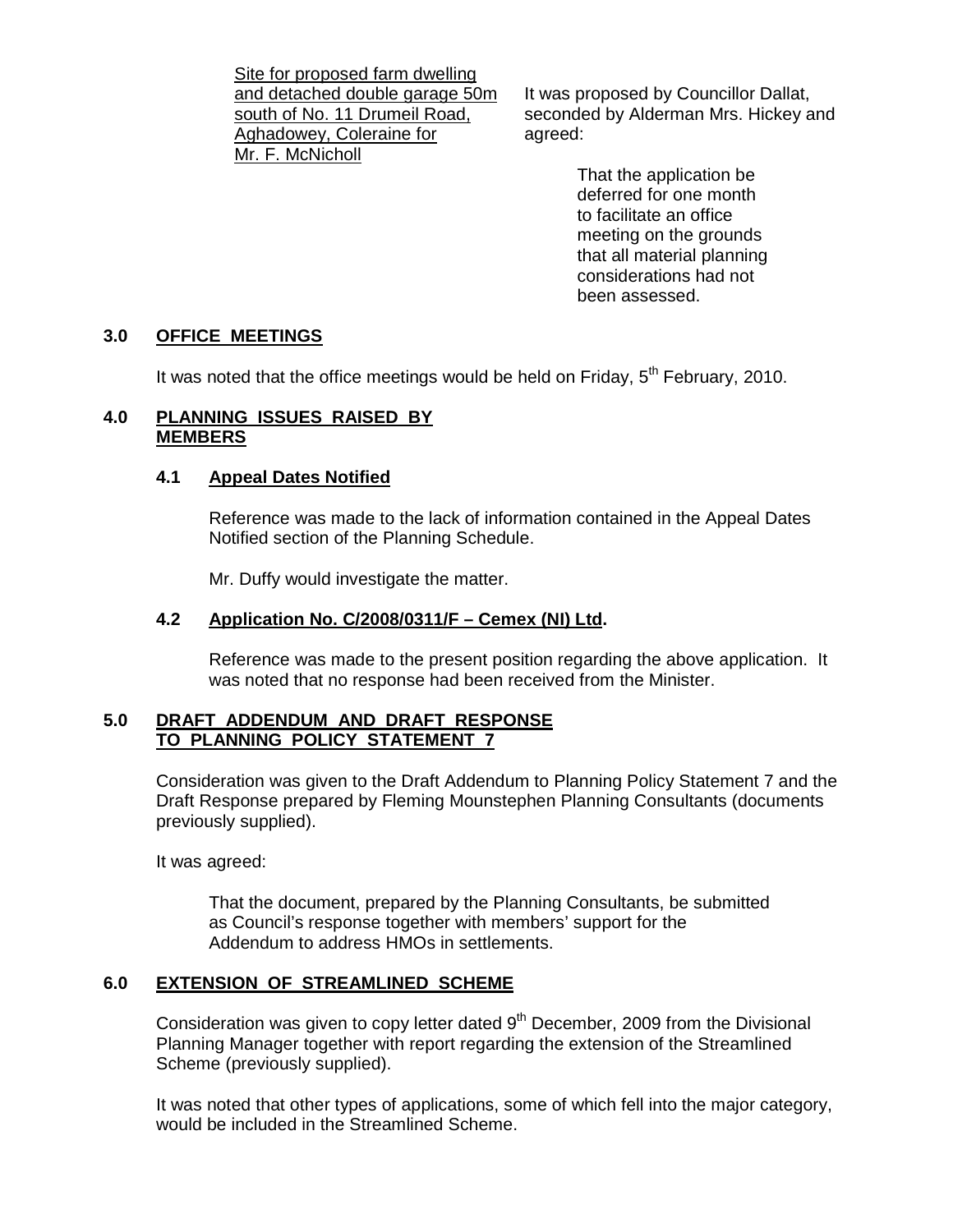Following discussion it was agreed:

 That Council agree to extend the types of applications considered under the Streamlined Scheme subject to a further review, in twelve months, on the impact of the changes.

# **7.0 PLANNING APPEALS REPORT**

 Consideration was given to the Planning Appeals Report detailing the following (previously supplied):

### **7.1 C/2007/0037/F – Reinstatement of former car repair garage, 25a Islandtasserty Road, Coleraine for Mr. Ryan Stewart**

 Members noted the Department's amendments to refusal reasons (copy letter dated 10<sup>th</sup> December, 2009 from the Divisional Planning Officer previously supplied).

## **7.2 Enforcement Appeals:**

- (i) Alleged unauthorised use of land for the storage and distribution of oil, the storage of commercial vehicles, the storage of associated materials (portaloos, mobile home, prefabricated office building) making a material change in the use of the said lands – Land at 82 Gateside Road, Islandmore Upper, Coleraine
- (ii) Alleged unauthorised hard standing mobile home and office building Land at Gateside Road, Islandmore, Upper, Coleraine

 The above appeals would be heard by Informal Hearing procedure on 11th March, 2010 at 11.00 am in Coleraine Town Hall. Noted.

## **7.3 Application C/2007/0883/F – Retention of Timber Shed for Storage of Various Equipment Associated with Horses Kept on the Site at Dundooan Road, Opposite Kiltinny Road Junction, Coleraine for Mr A McCloy**

Members noted Planning Appeals Commission's decision letter dated 14th December, 2009 (previously supplied).

## **8.0 NORTHERN IRELAND ENVIRONMENT AGENCY - ADVANCE NOTICE OF LISTING**

 Consideration was given to the Northern Ireland Environment Agency's proposed listing of the Railway Station Structures, Sea Road, Castlerock (Report previously supplied).

It was agreed:

That Council support the proposed listing.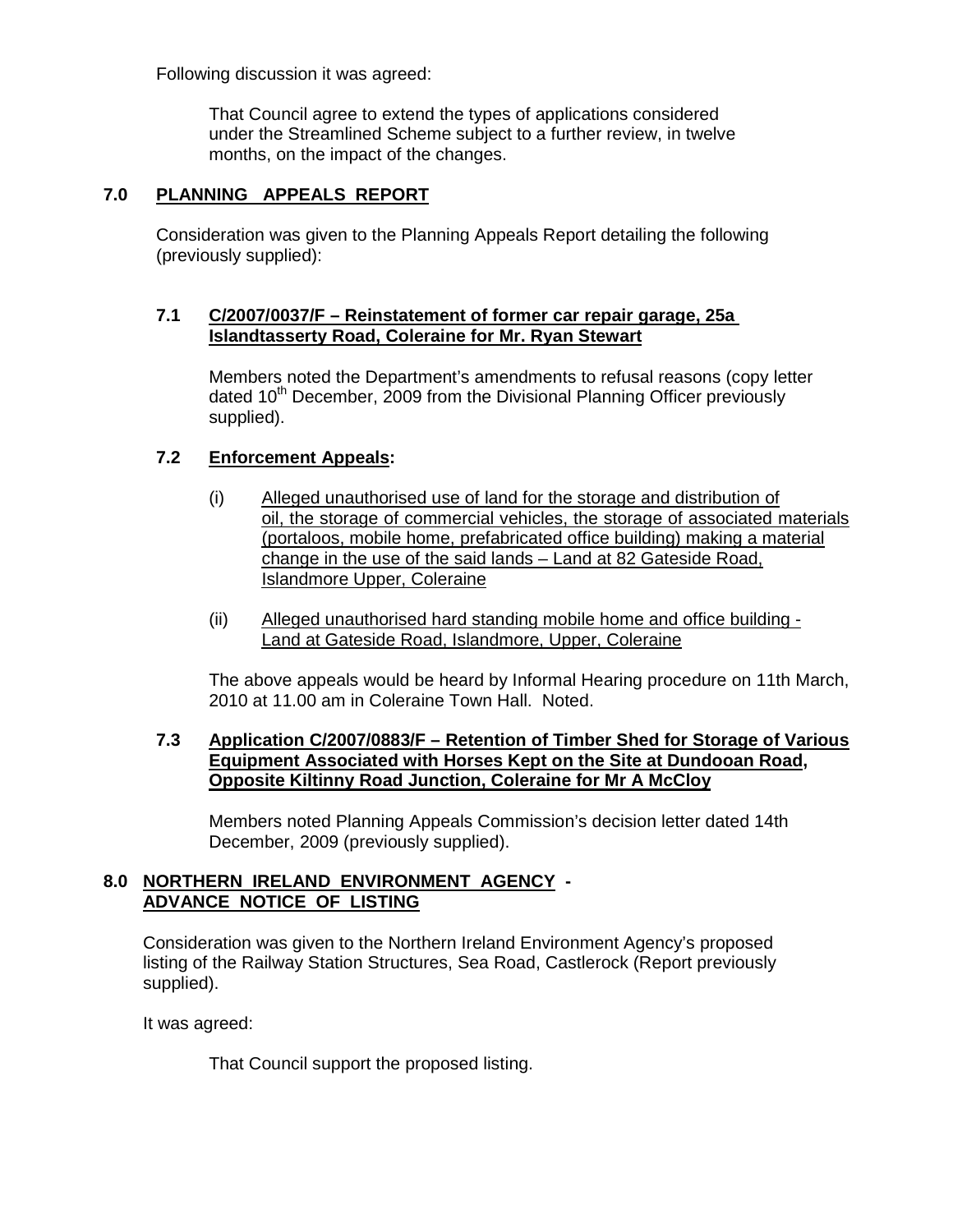## **9.0 THE PLANNING SERVICE - CONSULTATION SEMINAR**

 Consideration was given to letter dated December 2009 (previously supplied) from Planning Service Headquarters advising members of a Consultation Seminar, in connection with the forthcoming electronic Planning Information for Citizens Solution (ePIC), to be held on Thursday, 21st January, 2010 in the Hilton Hotel, Belfast from 10.00 a.m. – 1.00 p.m.

 Members interested in attending were asked to contact the Administrative Officer. **10.0 MEETING WITH THE MINISTER OF THE ENVIRONMENT**

Consideration was given to letter dated  $4<sup>th</sup>$  January, 2010 (previously supplied) from the Minister of the Environment in connection with Council's request for a meeting regarding the application of planning policies, in particular relating to Application No. C/2009/0159/F- Ballycairn Road, Coleraine.

 The Minister agreed to meet with a Council delegation but did not wish to become involved in applications going through the normal planning and statutory consultation process.

Following discussion it was agreed:

 That Council request that a decision on this application be withheld until Council has met with the Minister and fully discussed its concerns on PPS7 and the application of same by the Planning Service.

## **11.0 PLANNING SERVICE - PILOT STUDY**

Consideration was given to letter dated  $4<sup>th</sup>$  January, 2010 (previously supplied) from the Minister of the Environment in response to Council's correspondence regarding being identified for a pilot plan study.

 Due to the current resources it was only possible to commence three pilot studies for local development plans within the current business year, with possibly a further pilot study in the following year, after completion of the ongoing Independent Examination for the Banbridge, Newry and Mourne Area Plan.

 The Minister was committed to the progressing and adopting of the Northern Area Plan as quickly as possible following resolution of the current legal challenges and regretted that Coleraine could not be included as part of a pilot plan study.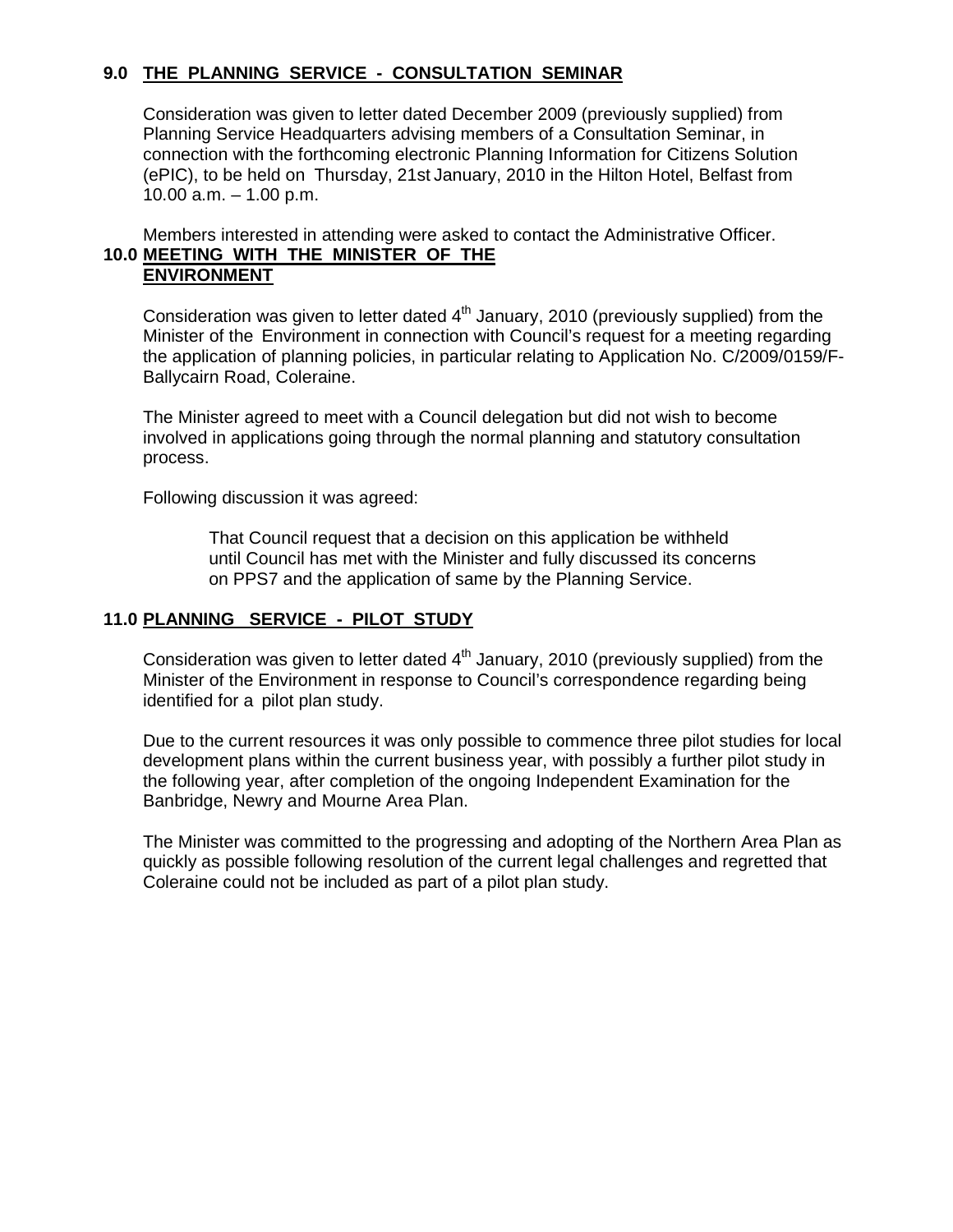## **POLICY AND DEVELOPMENT COMMITTEE**

# **19th January, 2010.**

| <b>Present:</b>                   | Councillor D. D. Barbour, in the Chair                                                                                                                                        |                                                                                                        |
|-----------------------------------|-------------------------------------------------------------------------------------------------------------------------------------------------------------------------------|--------------------------------------------------------------------------------------------------------|
|                                   | The Mayor, Councillor S. Gilkinson                                                                                                                                            |                                                                                                        |
|                                   | <b>Aldermen</b>                                                                                                                                                               |                                                                                                        |
|                                   | E. T. Black (Mrs.)<br>W. T. Creelman                                                                                                                                          | M. T. Hickey (Mrs.)<br>W. J. McClure                                                                   |
|                                   | <b>Councillors</b>                                                                                                                                                            |                                                                                                        |
|                                   | C. S. Alexander (Ms.)<br>J. M. Bradley<br>O. M. Church (Mrs.)<br>A. S. Cole<br>J. J. Dallat<br>T. J. Deans<br>D. Harding<br>(Items $1.0 - 8.1$ )                              | N. F. Hillis<br>B. Leonard<br>G. McLaughlin<br>R. A. McPherson<br>(Items $1.0 - 8.1$ )<br>A. McQuillan |
| Officers in<br><b>Attendance:</b> | Town Clerk and Chief Executive, Director of Corporate<br>Services, Head of Development Services, Head of<br>Performance Policy and Governance and Administrative<br>Assistant |                                                                                                        |
| <b>Apologies:</b>                 | Councillors Mrs. Fielding, Fitzpatrick and King                                                                                                                               |                                                                                                        |

## **1.0 DEVELOPMENT SERVICES' REPORT**

The report of the Head of Development Services was considered (previously supplied).

Matters arising:

### **1.1 Community Festivals Fund**

Consideration was given to information on this topic, as contained in the report.

 Concerns were expressed about the need to cut costs in light of the current financial situation.

During the ensuing discussion, the Head of Development Services confirmed that funding offered by the Department of Culture, Arts and Leisure (DCAL) was on a 50/50 match funding basis with Council.

### **Recommended:**

On the proposal of Councillor Bradley, seconded by Councillor McQuillan: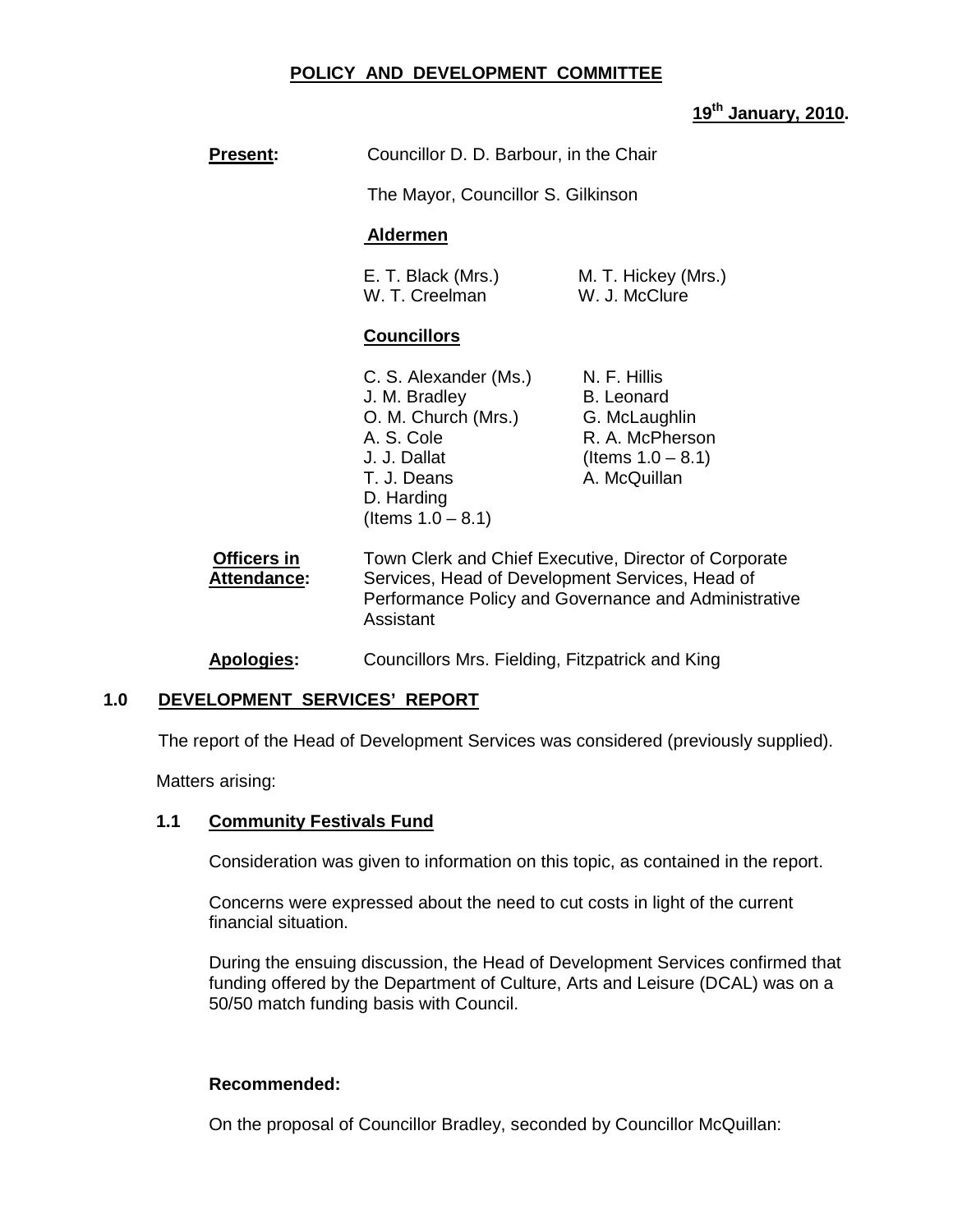- a) That Council approves the delivery of a Community Festival Fund Small Grants Programme for the period 2010-2011 and match funds the offer of funding from DCAL up to and not exceeding the 2009- 2010 allocation of £14,200, subject to letter of offer.
- b) That Council endorses the Community Development Sub Group to undertake the assessment and allocation of applications on behalf of Council as per previous practice.

# **1.2 ISA Surfing Event April 2010**

Consideration was given to a request for financial assistance from the Causeway Coast Surf Club (CCSC) in association with the Irish Surfing Association (ISA), as detailed in the report.

### **Recommended:**

That Council supports the Open Surf Championships on 10<sup>th</sup> and 11<sup>th</sup> April, 2010 at a cost of £2,200.

## **1.3 Age Concern NI and Help the Aged in Northern Ireland**

Consideration was given to a request for Council support from the Programme Director of the Fit for Purpose programme, a partnership project implemented between Help the Aged in NI and Age Concern NI to guide age sector groups through the process of modernisation.

 It was noted that, from Spring 2010, Age Concern and Help the Aged would combine to become Age NI.

### **Recommended:**

That Council endorses the approach by Help the Aged in NI and Concern NI.

## **1.4 For Information**

Members noted information on the following topics, as contained in the report:

- **East Strand Environmental Improvement Scheme**
- **Diary Dates**
- **•** Youth Citizenship Programme

## **2.0 CORPORATE SERVICES' REPORT**

The Report of the Director of Corporate Services was considered (previously supplied).

Matters arising:

## **2.1 Trade Waste Collection Charges**

Members noted information on the options for review of trade waste collection charges for 2010-2011.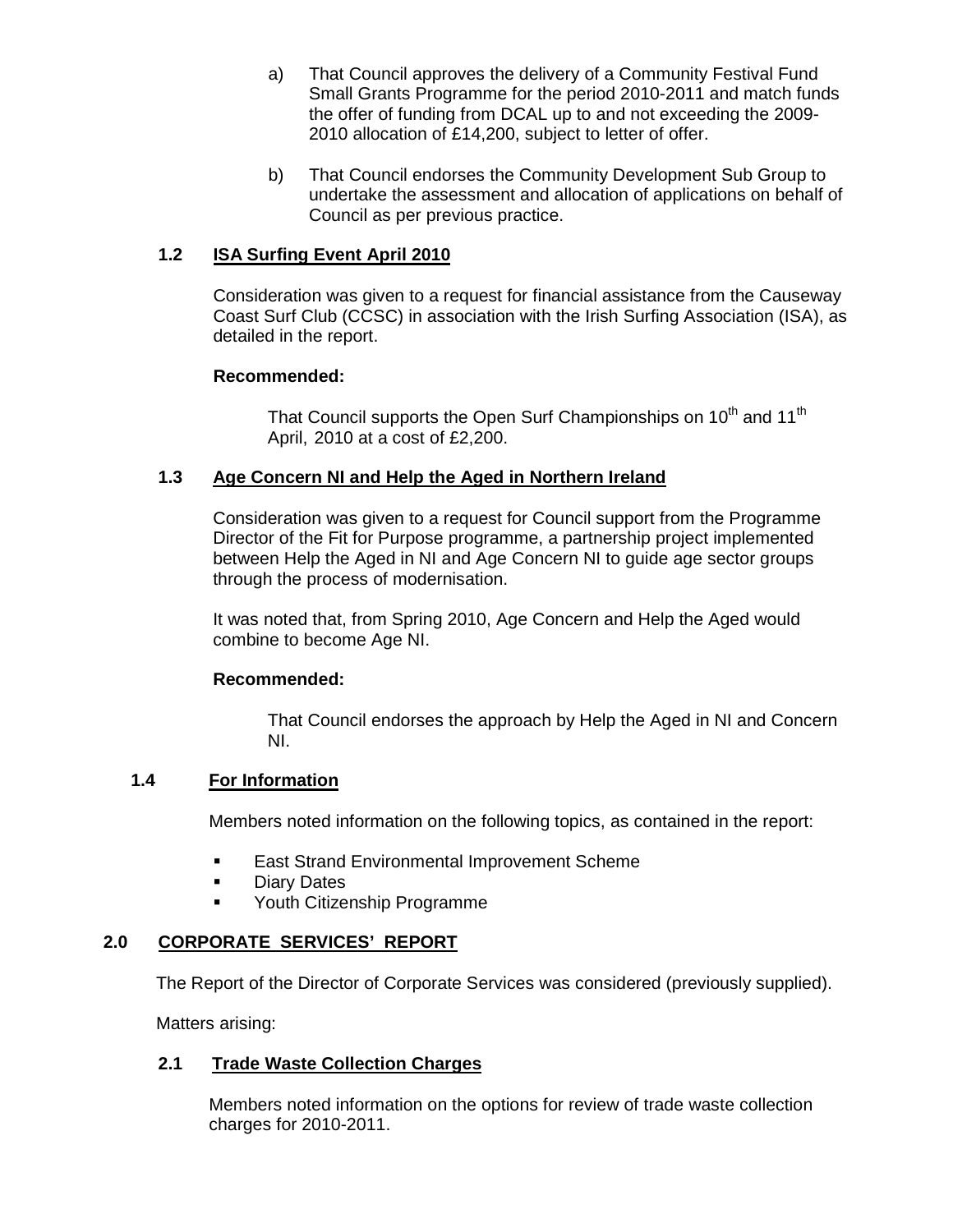# **Recommended:**

That Council endorses the proposed charges for 2010/11 viz:

|             | £     |
|-------------|-------|
| 120L bin    | 1.80  |
| 240L bin    | 2.75  |
| 360L bin    | 3.95  |
| 660L bin    | 6.85  |
| 1100L bin   | 12.90 |
| <b>Bags</b> | 1.40  |
| Tape        | 74.00 |

The Town Clerk and Chief Executive undertook to respond to a Member's question in relation to fly-tipping and Council's powers.

### **2.2 Consultation Paper – Indemnities for Members and Officers**

 Consideration was given to the Draft Local Government (Indemnities for Members and Officers) Order (Northern Ireland) 2010 (previously supplied).

### **Recommended:**

That Council welcomes the proposed legislation.

## **2.3 Accounts**

Members noted that Accounts for December 2009 had been circulated.

In response to a Member's questions, the Finance Officer would be asked to respond directly.

## **2.4 Appointment**

The following appointment had been made in accordance with the Local Government Staff Commission's Code of Procedures on Recruitment and Selection.

### Chief Executive's Department

Neighbourhood Renewal Officer: Claire Crawford.

## **3.0 ADMINISTRATIVE SERVICES**

## **3.1 Forecast of Key Council Events January – February 2010**

Members noted information on key Council events and activities, as contained in the report (previously supplied).

### **3.2 The Somme Association 2010 Pilgrimages**

Members noted details on the Somme and Gallipoli Pilgrimages, as contained in the report.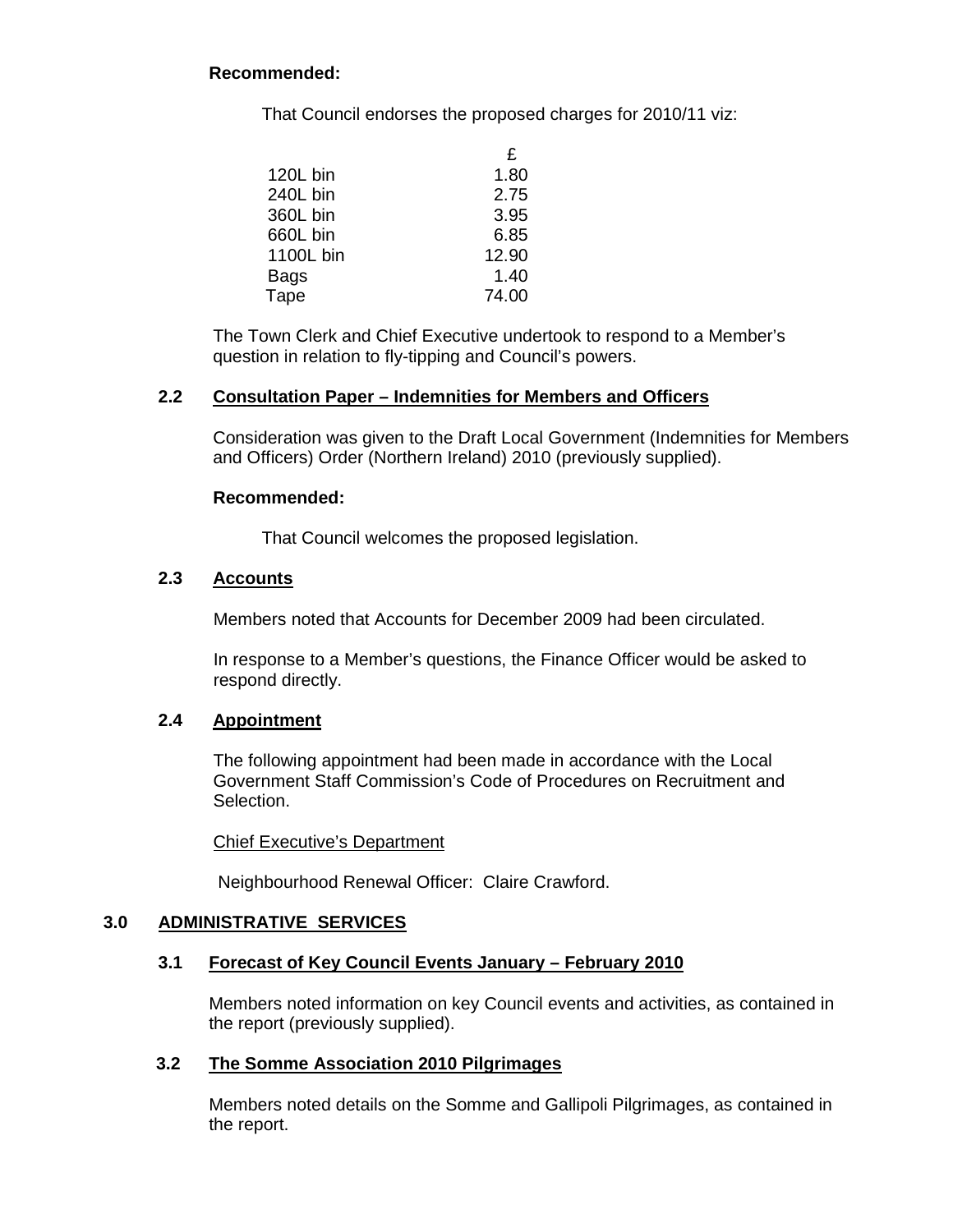It was proposed by Councillor Bradley and seconded by Councillor Deans:

 That Council maintains the link with the Somme Pilgrimage but does not attend the Gallipoli Pilgrimage.

Following discussion, it was proposed as an amendment by Alderman Mrs. Hickey and seconded by Councillor Dallat:

 That in light of the current financial situation, all participants contribute 50% of the cost of attendance at conferences.

A member's request for a record of conference attendance for the previous year was noted.

On being put to the Meeting, the amendment was lost with four votes in favour and ten against.

### **Recommended:**

With eleven votes in favour and one against, that Council maintain the link with the Somme Pilgrimage but does not attend the Gallipoli Pilgrimage.

It was further recommended that Councillor Gilkinson represents Council at the Somme Pilgrimage.

## **4.0 REVIEW OF PUBLIC ADMINISTRATION**

### **4.1 RPA Staff Severance Scheme**

Members noted the Local Government Reform Joint Forum (LGRJF) report on the RPA Staff Severance Scheme for Local Government (previously supplied).

It was noted that, whilst severance schemes for education and health departments had been centrally funded, the scheme for local government may be funded by local government.

### **Recommended:**

On the proposal of Councillor Dallat and seconded by Councillor Deans, that Council writes to the Department to contest the proposals for local government funding for this scheme.

### **5.0 COLERAINE BOROUGH COUNCIL - OUT-OF-HOURS SERVICES**

Reference was made to a recent case where residents, on trying to make out-of-hours contact with dog wardens regarding concerns about abandoned dogs, could get no response from the Council offices.

The Town Clerk and Chief Executive confirmed that emergency contact numbers were available for out-of-hours services. He would look into this case and respond to the Member.